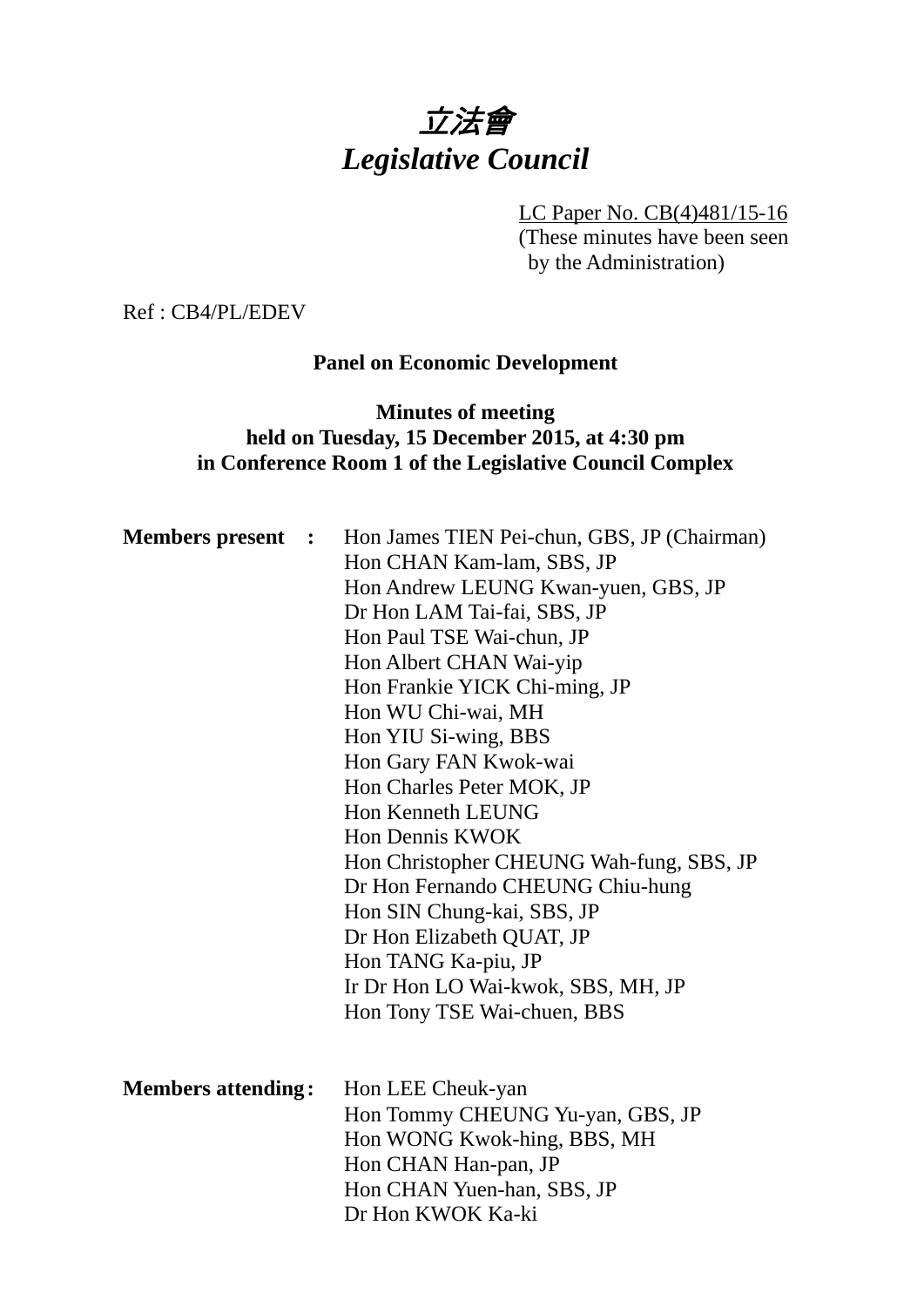| <b>Members absent</b>                    | $\mathbf{L}$ | Hon Jeffrey LAM Kin-fung, GBS, JP (Deputy Chairman)<br>Hon WONG Ting-kwong, SBS, JP<br>Dr Hon LEUNG Ka-lau<br>Hon Steven HO Chun-yin, BBS<br>Hon CHUNG Kwok-pan |
|------------------------------------------|--------------|-----------------------------------------------------------------------------------------------------------------------------------------------------------------|
| <b>Public Officers</b><br>:<br>attending |              | Agenda item IV                                                                                                                                                  |
|                                          |              | <b>Environment Bureau</b>                                                                                                                                       |
|                                          |              | Mr WONG Kam-sing, JP<br>Secretary for the Environment                                                                                                           |
|                                          |              | Mr Vincent LIU, JP                                                                                                                                              |
|                                          |              | Deputy Secretary for the Environment                                                                                                                            |
|                                          |              | Ms Esther WANG<br>Principal Assistant Secretary for the Environment<br>(Financial Monitoring)                                                                   |
|                                          |              | <u>Agenda item V</u>                                                                                                                                            |
|                                          |              | <b>Commerce and Economic Development Bureau</b>                                                                                                                 |
|                                          |              | Miss Cathy CHU, JP<br><b>Commissioner for Tourism</b>                                                                                                           |
|                                          |              | Miss Rosanna LAW, JP<br>Deputy Commissioner for Tourism                                                                                                         |
|                                          |              | Mrs Miranda YIM<br>Assistant Commissioner for Tourism (3)                                                                                                       |
|                                          |              | Food and Environmental Hygiene Department                                                                                                                       |
|                                          |              | Mr LI Ka-Kei<br><b>Assistant Director (Operations)1</b>                                                                                                         |
|                                          |              |                                                                                                                                                                 |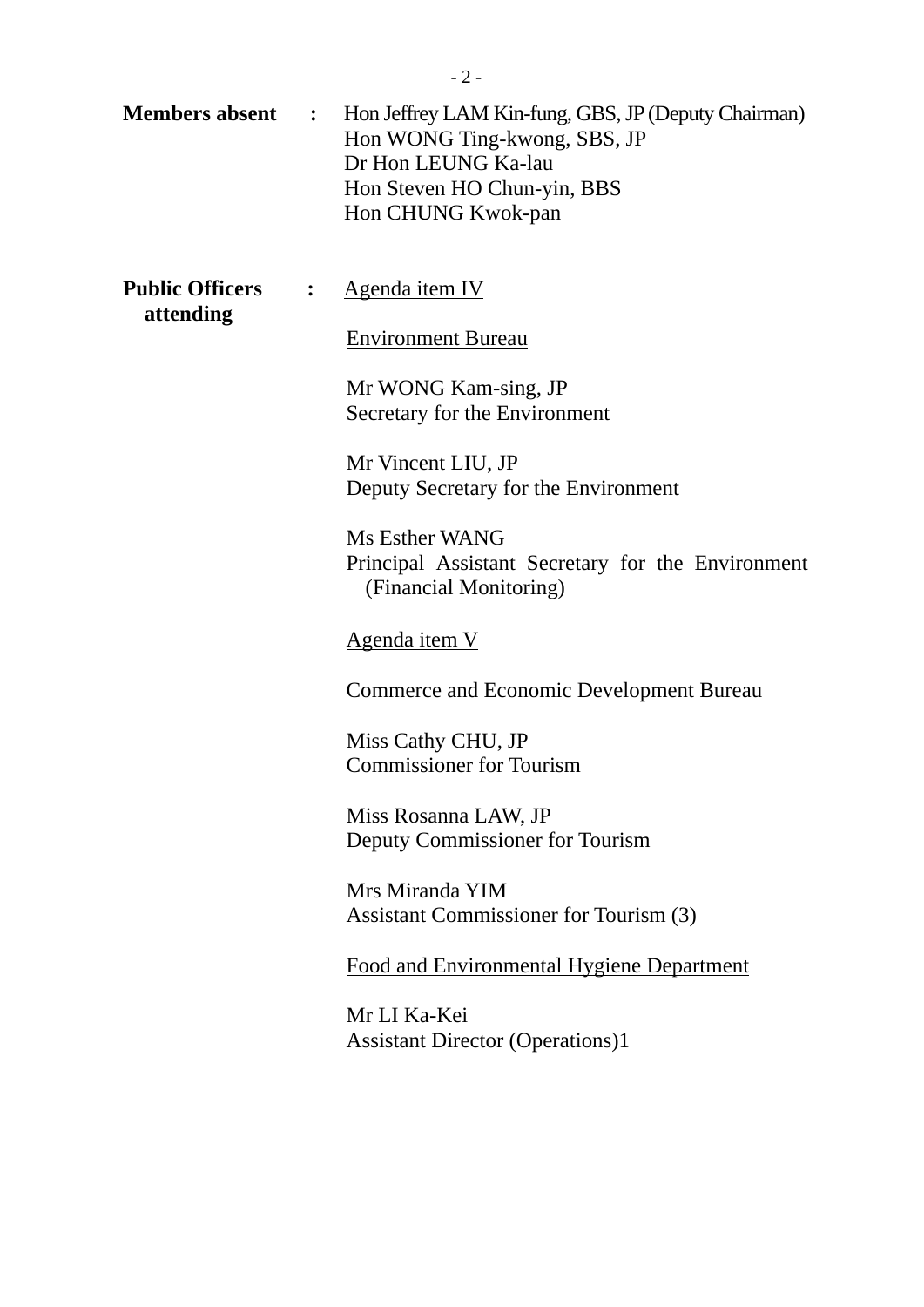| <b>Related</b>              | Agenda item IV                                                          |
|-----------------------------|-------------------------------------------------------------------------|
| organizations               | <u>The Hongkong Electric Company Ltd.</u>                               |
|                             | Mr C T WAN<br><b>Managing Director</b>                                  |
|                             | Mr L S CHAN<br><b>Executive Director</b>                                |
|                             | Mr K M WONG<br><b>Chief Financial Officer</b>                           |
|                             | Mr T C YEE<br><b>General Manager (Corporate Development)</b>            |
|                             | Ms Mimi YEUNG<br>General Manager (Public Affairs)                       |
|                             | <b>CLP Power Hong Kong Ltd.</b>                                         |
|                             | Mr Paul POON<br><b>Managing Director</b>                                |
|                             | Ms Quince CHONG<br><b>Chief Corporate Development Officer</b>           |
|                             | Mr Joseph LAW<br><b>Senior Director - Planning and Development</b>      |
|                             | Mr Stephen CHAN<br>Director - Strategic Planning and Regulatory Affairs |
|                             | Mr Alan NG<br><b>Strategic Planner</b>                                  |
| <b>Clerk in attendance:</b> | Ms Debbie YAU<br>Chief Council Secretary (4)5                           |
| <b>Staff in attendance:</b> | Ms Lauren LI<br>Council Secretary (4)5                                  |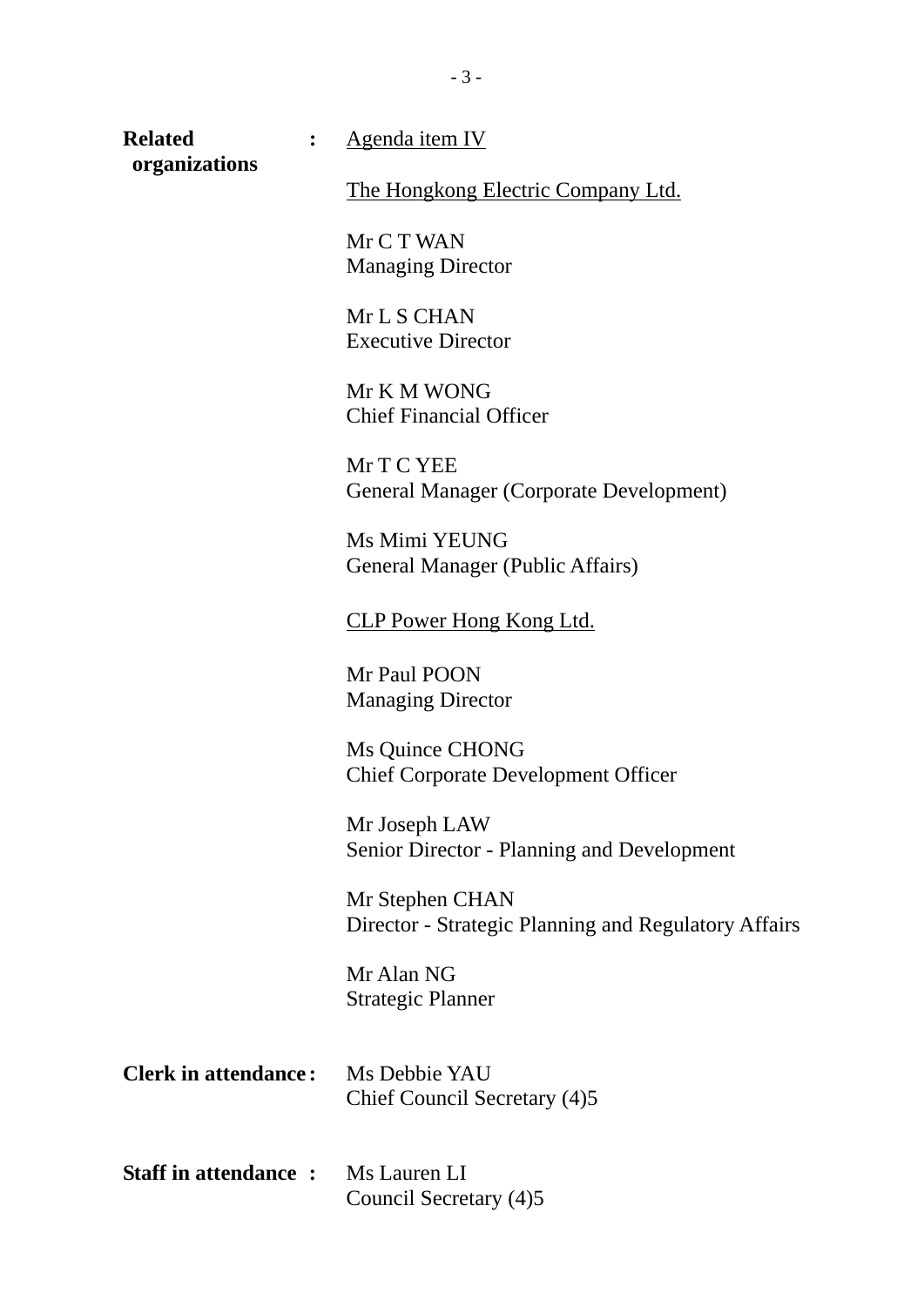# Ms Zoe TONG Legislative Assistant (4)5

#### Action

# **I. Application for late membership**

(LC Paper No. CB(4)305/15-16(01) — Letter dated 26 November 2015 from Hon Gary FAN Kwok-wai (Chinese version only))

The Chairman referred to the letter from Mr Gary FAN and consulted members on his application for late membership of the Panel. Members accepted his application.

#### **II. Information papers issued since the last regular meeting**

| $(LC$ Paper No. $CB(4)271/15-16(01)$ — Administration's progress report |      |  |                              |  |
|-------------------------------------------------------------------------|------|--|------------------------------|--|
|                                                                         |      |  | on the Tai Shue Wan          |  |
|                                                                         |      |  | development project of Ocean |  |
|                                                                         | Park |  |                              |  |
|                                                                         |      |  |                              |  |

- LC Paper No  $CB(4)288/15-16(01)$  Administration's paper on tables and graphs showing the import and retail prices of major oil products from November 2013 to October 2015)
- 2. Members noted the above papers issued since the last regular meeting.

#### **III. Items for discussion at the next meeting**

 $(LC$  Paper No.  $CB(4)305/15-16(02)$  — List of outstanding items for discussion

LC Paper No.  $CB(4)305/15-16(03)$  — List of follow-up actions)

3. Members agreed to receive briefings by the Bureau Directors concerned on relevant policy initiatives in the Chief Executive's 2016 Policy Address and the two items below at the next regular meeting of the Panel to be re-scheduled to Tuesday, 26 January 2016, from 10:45 am to 1:15 pm –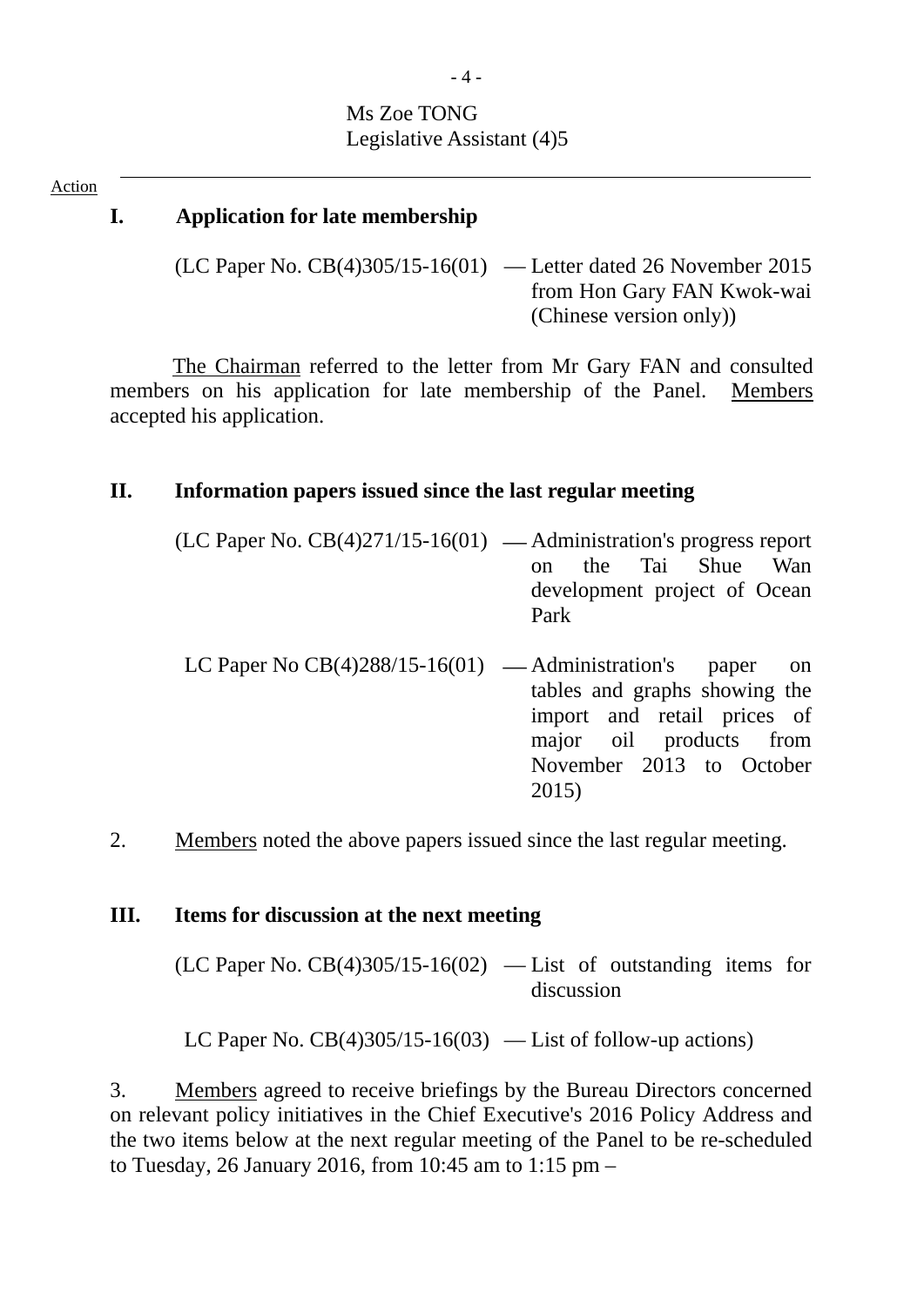- (a) Staffing proposal on taking forward marine-related legislative amendments and systemic reform of the Marine Department to enhance maritime safety; and
- (b) Staffing proposal to strengthen senior management in the Civil Aviation Department.

#### **IV. Annual tariff reviews with the two power companies**

- (LC Paper No. CB(4)305/15-16(04) Presentation materials provided by The Hongkong Electric Company Ltd.
- LC Paper No. CB(4)305/15-16(05) Presentation materials provided by CLP Power Hong Kong Ltd.
- LC Paper No.  $CB(4)305/15-16(06)$  Supplementary information provided by The Hongkong Electric Company Ltd. on 2016 Tariff Review
- LC Paper No.  $CB(4)305/15-16(07)$  Supplementary information provided by CLP Power Hong Kong Ltd. on 2016 Tariff Review
- LC Paper No.  $CB(4)305/15-16(08)$  Paper on annual tariff reviews with the two power companies prepared by the Legislative Council Secretariat (updated background brief)
- LC Paper No.  $CB(4)351/15-16(01)$  Administration's response to issues raised at the meeting on 23 November 2015
- LC Paper No.  $CB(4)306/15-16(01)$  Extract of draft minutes of meeting on 23 November 2015)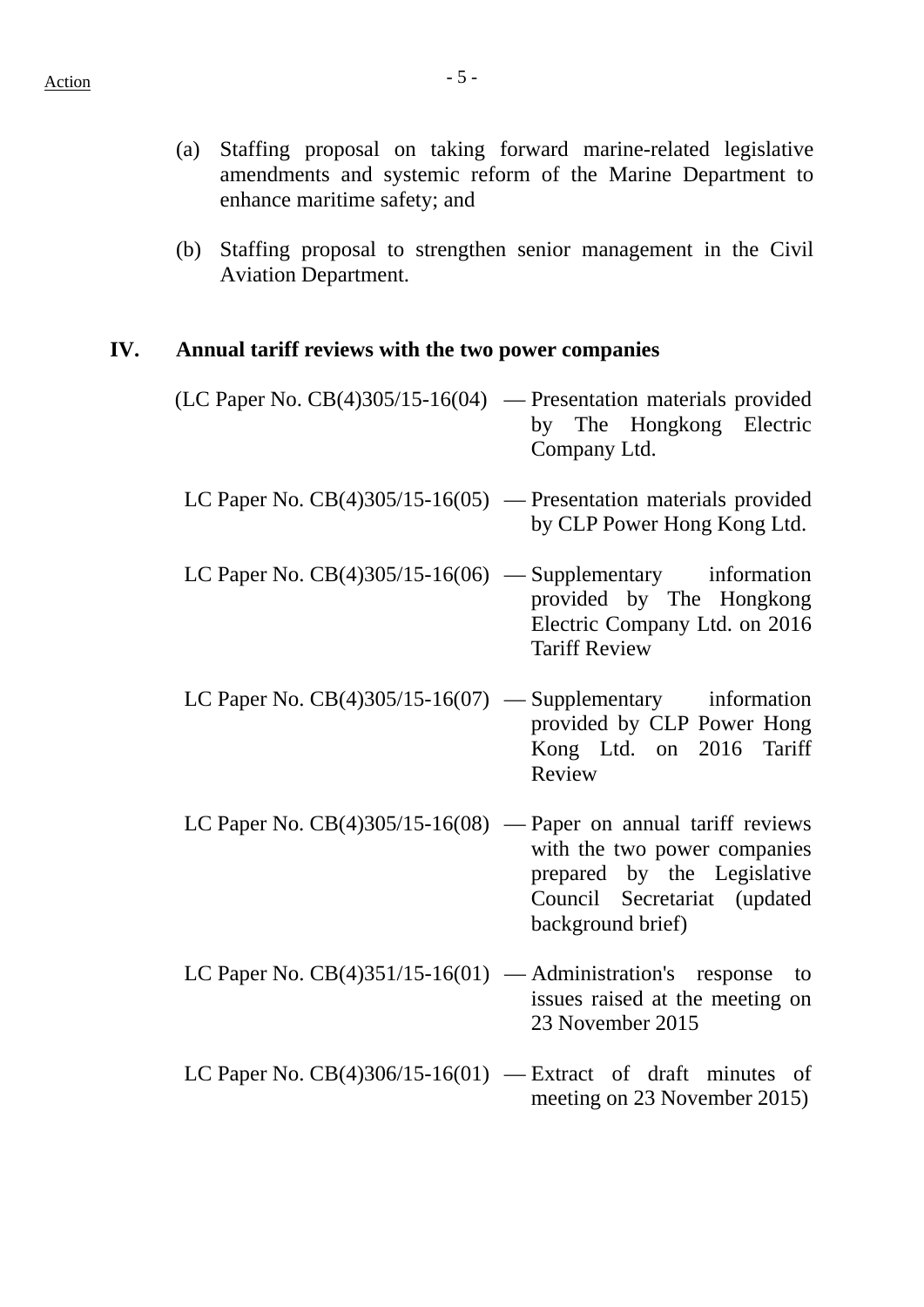#### Presentation by the two power companies

4. At the invitation of the Chairman and with the aid of power-point presentation, representatives of The Hongkong Electric Company Ltd. ("HEC") and CLP Power Hong Kong Ltd. ("CLP") presented the outcome of tariff reviews for 2016. Mr C T WAN, Managing Director of HEC remarked that the net tariff of HEC would be reduced by 1.5 cents per unit in 2016, or a 1.1% decrease, and Mr T C YEE, General Manager (Corporate Development) of HEC gave an account on HEC's 2016 tariff review. Mr Paul POON, Managing Director of CLP, said that the average net tariff of CLP for 2016 would be reduced by 1 cent per unit, or a 0.9% decrease. The details of their presentations were set out in the power-point presentation materials (LC Paper Nos. CB(4)305/15-16(04) and (05)).

(*Post-meeting note*: The supplementary information provided by the two power companies and the speaking notes of MD/HEC were issued to members vide LC Paper Nos. CB(4)305/15-16(06) and (07) and CB(4)370/15-16(01) on 17 December 2015.)

# Discussion

# *Extent of tariff reduction*

5. Noting the tariff reductions in 2016 would be coupled with increases of 2.9 cents and 1.7 cents in HEC's and CLP's basic tariffs respectively, Mr SIN Chung-kai asked whether there should be room for further reduction in the net tariffs, since the supply of oil and gas had increased due to the abolishment of sanctions in some oil-exporting and gas-exporting countries. Dr Elizabeth QUAT said that while Members belonging to the Democratic Alliance for the Betterment and Progress of Hong Kong welcomed the reduction, she opined that the fuel cost was on a downward trend.

6. Mr C T WAN of HEC held that the current reduction rate of the net tariff had taken into consideration the long-term strategy of the company to stabilize the tariff. Mr WAN pointed out that the net tariff of HEC had only gone up by 4.7% over the past eight years. Since more natural gas would be used for electricity generation, Mr WAN said that HEC had to take into consideration the risk of fluctuation in gas prices. He hoped that there would only be that 4.7% hike in the tariff in the coming ten years. Mr WAN reiterated that the long-term goal of HEC was to stabilize the tariff.

7. Mr WONG Kwok-hing expressed concern that the rate of tariff reduction was too small. Mr WONG noted the report on "A study of Hong Kong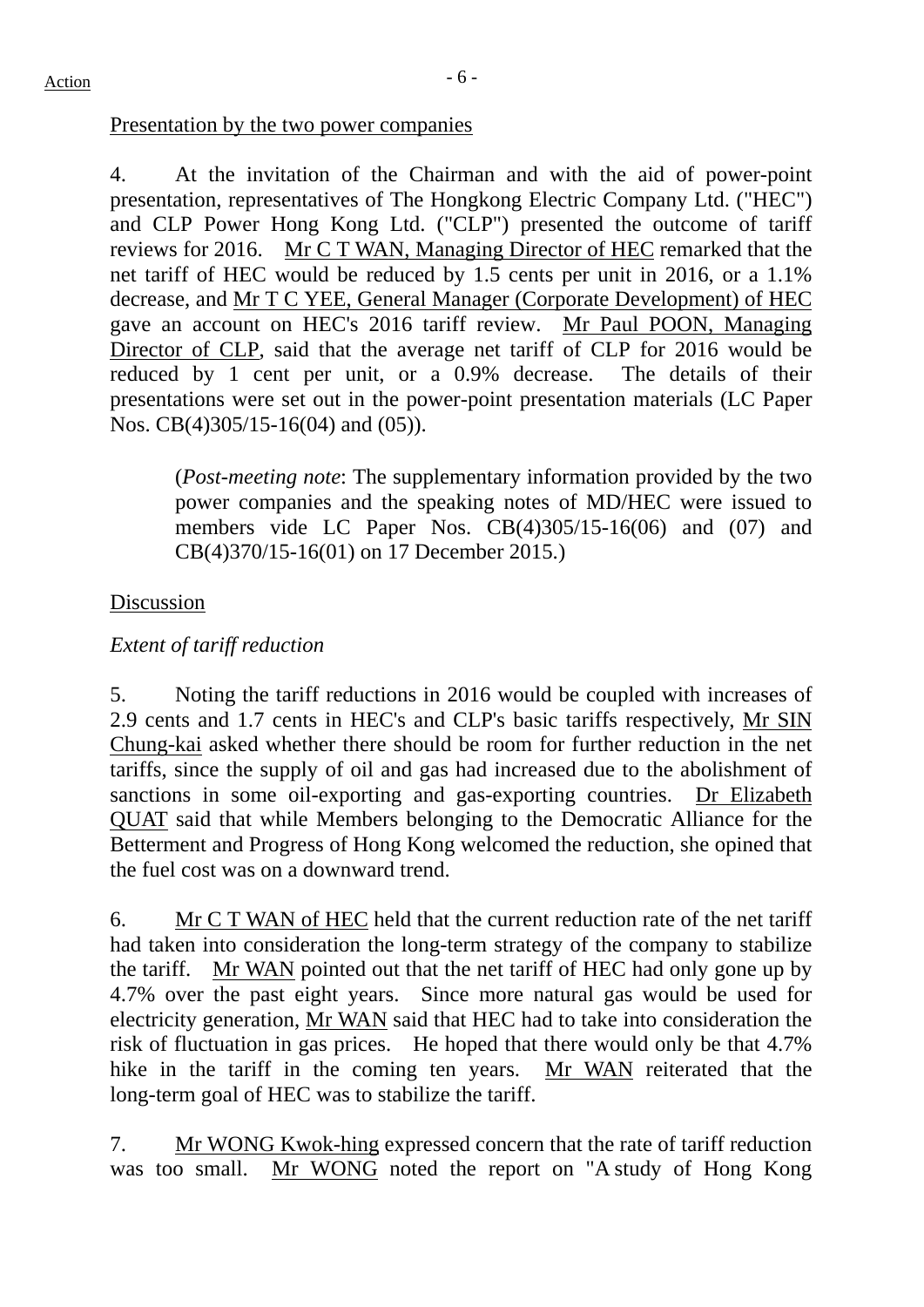electricity market" issued by the Consumer Council remarking that the two power companies "[we]re allowed to earn a high risk-free permitted rate of return on their assets and to transfer to consumers the business risks associated with fuel price fluctuations, operational cost and forecasting error in relation to electricity demand". In this connection, he opined that the profits so earned by the two power companies in the past were very unreasonable. Mr WONG asked about the view of the Environment Bureau ("ENB") on the extent of tariff reduction, which he considered inadequate given that the fuel cost had gone down sharply in 2015. He also asked the two power companies to undertake to cut tariffs further and to extend the period of reduction.

8. Secretary for the Environment ("SEN") said that the Administration had been working hard in striking a balance between keeping a low tariff rate and providing a stable tariff over a longer period. He said that the initial plan by the two power companies was to freeze tariff. The rates of reduction now were considered acceptable after considering that much more expensive natural gas would be used in electricity generation in future to combat the problem of climate change and to improve air quality. The increased use of natural gas had partly offset the drop in the overall fuel market prices.

9. In response to members' call for further tariff reduction, Mr C T WAN of HEC said that HEC would reduce its tariff rate in 2016 despite its undertaking made in 2013 just to freeze it from 2014 to 2018 under the company's long-term strategy to stabilize tariffs. Mr WAN advised that the net tariff was only raised by 4.7% in eight years from 2008 to 2016 vis-à-vis 27% of inflation, which showed the effort of HEC to suppress the increase in tariff rate and to control the company's costs. He hoped that the same pattern could be maintained up to ten years.

10. Mr Paul POON of CLP said that the electricity industry required long-term planning and was capital-intensive. He advised that investment into the business could reach some ten billion dollars and the period of investment could range from 30 to 60 years. Therefore, the profits earned should reflect the investment risks involved. Mr POON advised that the 0.9% tariff reduction was not only the result of international fuel prices, but the fact that the use of natural gas, mostly via the more expensive Second West-East Natural Gas Pipeline ("WEPII"), for electricity generation was doubled in 2015 had been considered. Mr POON said that CLP was facing much pressure since even more natural gas supplied via WEPII would be used in order to meet the tightened emissions standards in 2017. However, he said that CLP would try its best to control costs and reduce expenditure. Mr POON replied that the average net tariff in 2017 would stay at the same level as 2016 if international fuel costs remained at current level.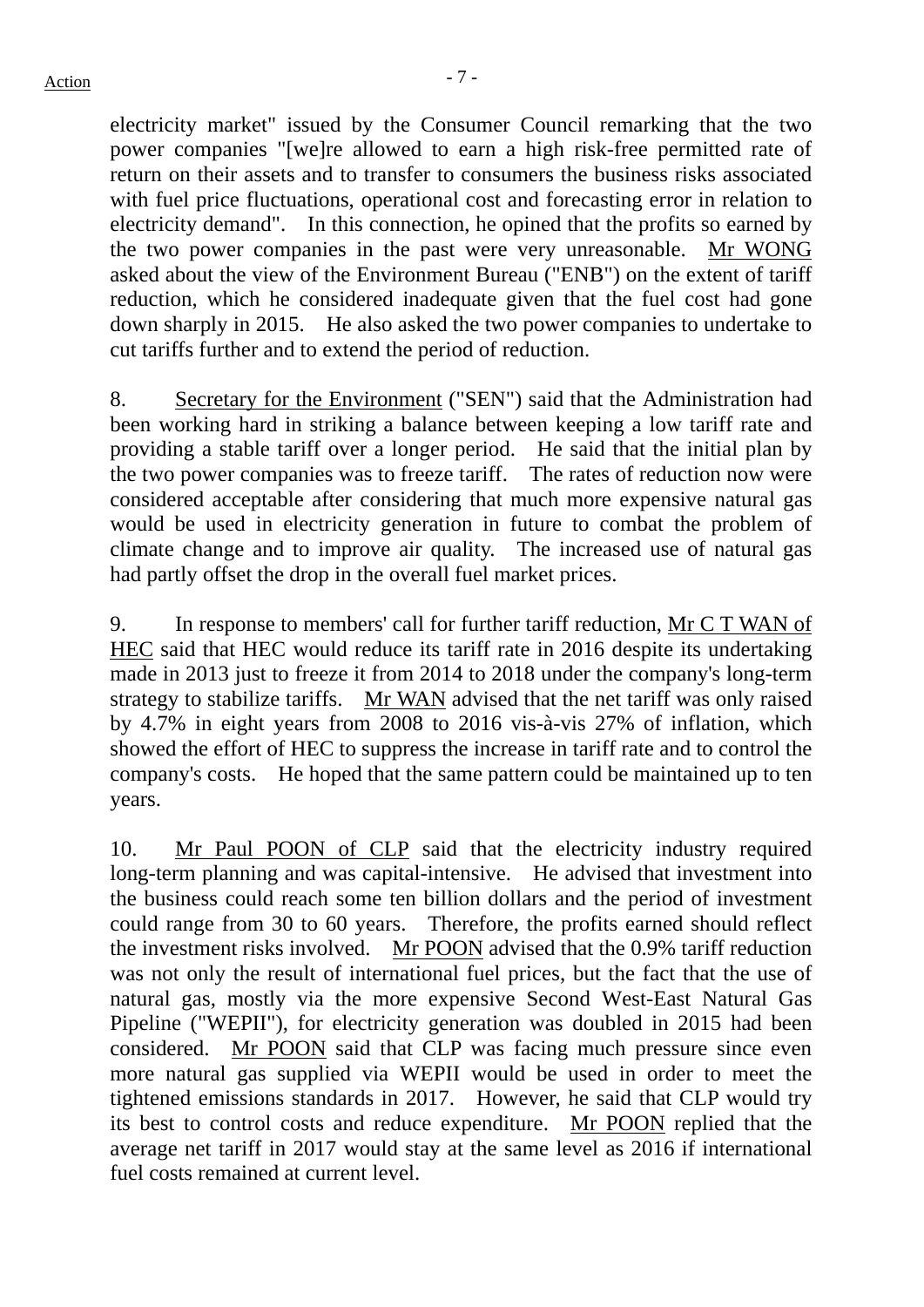11. Mr Andrew LEUNG supported the tariff cut the rate of which, however, was too small in view of the record-low fuel cost. In response, SEN said that the overall tariff adjustment covered the increase in the operating costs of the power companies. Factors like the increased use of natural gas in electricity generation and lower fuel costs had been considered in determining the net tariff.

12. Mr Albert CHAN said he had been criticizing for years that the Scheme of Control Agreements ("SCAs") meant guaranteed profits for the two power companies. Mr CHAN said that the profits of the two power companies had increased from \$3.2 billion to \$4.5 billion for HEC, and from \$6 billion to \$8.3 billion for CLP in the past three years. He also noted that there was little impact on the profits of the two power companies no matter the permitted rate of return was 13.5% or 9.99%. He commented that tariff reduction was only symbolic in view of the sharp drop in the prices of gas and oil. Remarking that SEN or former bureau directors concerned might not be well-versed in negotiating for commercial contracts, Mr CHAN appealed to ENB for a review on ways to press for greater cut in the net tariffs.

13. SEN replied that the matter was two-fold. While there was room for improvement for the current SCAs, the Government had to comply with the current SCAs in reviewing the tariff. SEN further explained that, with the support of an independent energy consultant, the Government had scrutinized the tariff proposals carefully and in a professional manner. SEN reiterated that the initial plan of the two power companies was to freeze the tariffs, and ENB had negotiated for tariff reductions.

14. Mr TANG Ka-piu said that tariff reductions were in line with the public's expectation and the economic environment. However, he expressed concern that only little downward adjustments had been made to the net tariffs despite the sharp decrease in international oil prices and doubted if ENB was unable to have a better grasp of the data from the two power companies to press them for greater tariff cuts.

15. In response, Deputy Secretary for the Environment ("DSEN") said that CLP had doubled its use of natural gas, which was more expensive, in these two years. The quantity of the fuel used was also crucial to the fuel cost of the power companies.

16. Dr KWOK Ka-ki opined that the two power companies were playing "number games" since the basic tariffs would actually go up, despite the small reductions in the net tariffs. Dr KWOK pointed out that HEC and CLP had increased their basic tariffs by  $2.8\%$  and 1.7% respectively. Moreover, HEC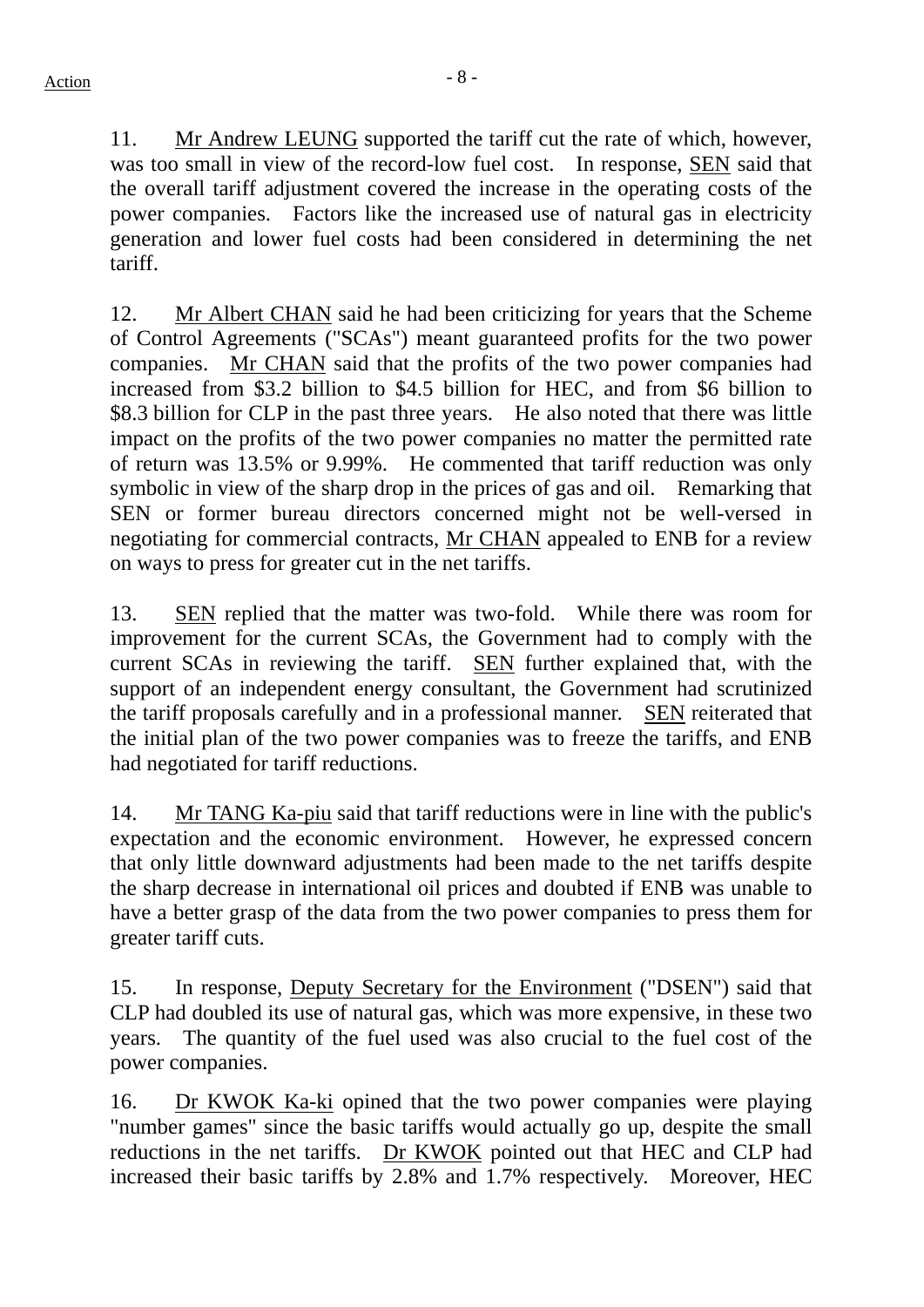was going to spend \$3 billion on commissioning the L10 gas-fired unit which would further push up the basic tariffs. In addition, the reserve capacities, 20% that of CLP and 40% that of HEC, were too high and led to higher tariffs. Dr KWOK asked if SEN acceded to the rate of tariff reductions in 2016, and if he agreed that the two power companies were playing "number games". He also enquired if there would be any measures to curb the power companies from increasing their investment in fixed capital and yielding the maximum permitted returns.

17. SEN replied that although the cost of natural gas had gone down, the increased use of it had contributed to the overall tariff adjustments in 2016. SEN reiterated that the initial plan by the two power companies was to freeze rates, and ENB had negotiated with the companies for tariff reductions. He also said that there was room for improvement for some provisions in SCAs with the two power companies and intended to exercise more control on certain aspects in the new SCAs.

18. Mr LEE Cheuk-yan quoted a recent decision of the Organization of the Petroleum Exporting Countries that it was not going to reduce its oil output. In this connection, Mr LEE expected that fuel costs would continue to go down so he believed that there should be further room for tariff reductions. Mr LEE questioned why the Government did not press for higher reduction rates and opined that it was collusion between the Government and the business sector.

19. SEN replied that although more expensive natural gas would be used in future, the Government had pressed for tariff reduction. Noting SEN's explanation, Mr LEE Cheuk-yan queried SEN's negotiation skills in the discussion with the two power companies.

20. Dr LAM Tai-fai expressed his discontent towards the reduction rates and the explanation of SEN. He was very concerned that SEN was not doing enough in his gate-keeping role in tariff adjustment and that SEN did not seem to understand the difficulties faced by the general public. Dr LAM said that the international prices of oil and coal had hit seven years' and nine years' record-low respectively. It was to his dismay that the Administration had accepted a 1% reduction in the net tariffs for 2016 which in his opinion was not upholding the justice. He expressed grave concern that there was no need to set aside too much reserve in the power companies' Fuel Clause Recovery Account ("FCA").

21. Dr LAM Tai-fai enquired about the profit forecasts of CLP and HEC next year following the tariff cuts in 2016. Mr C T WAN of HEC advised that HEC's profit in 2016 would more or less be the same as that of 2015, while Mr Paul POON of CLP replied that it was inappropriate to forecast CLP's profit in 2016. He added that CLP had given rebates to its customers in mid-2015.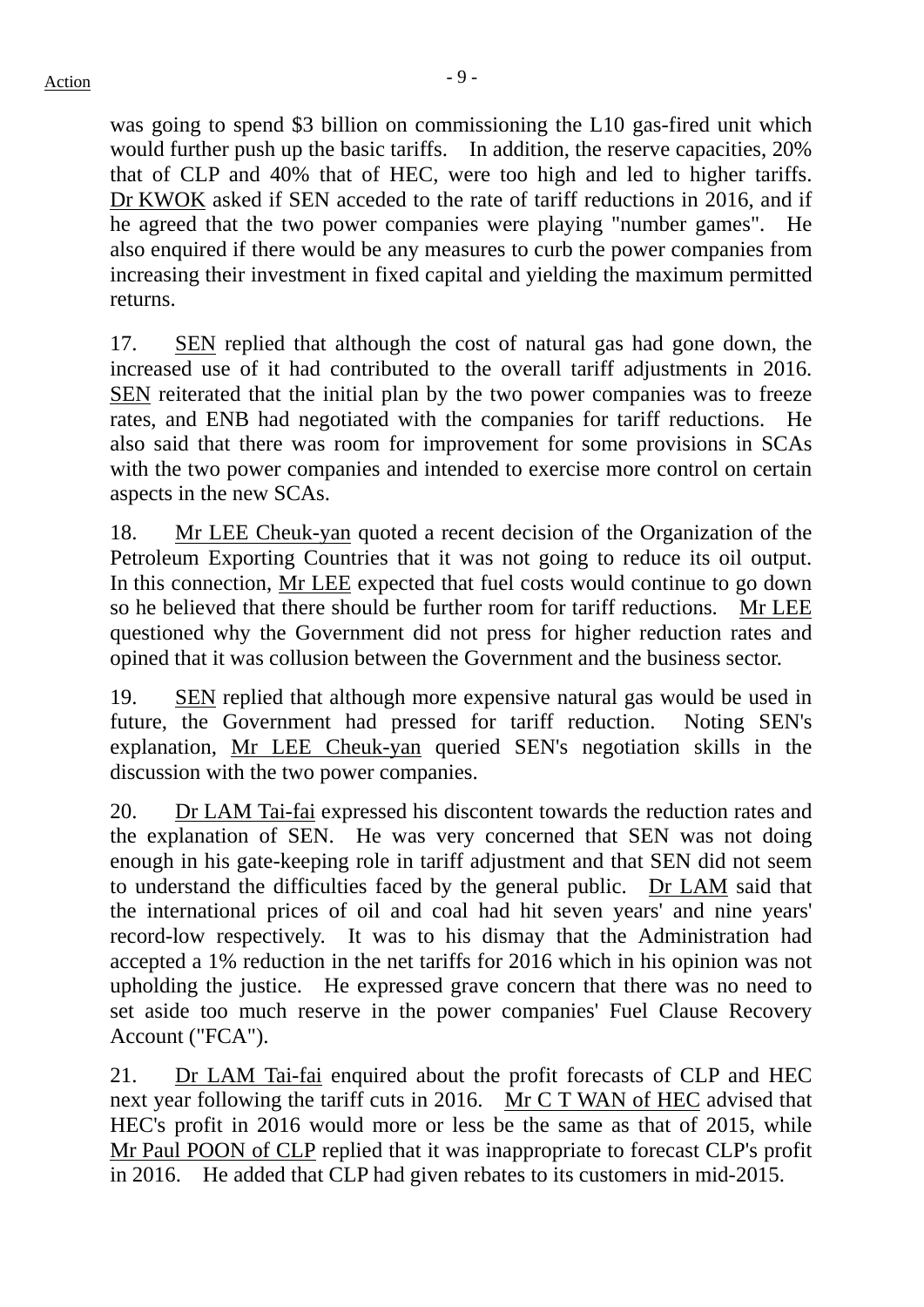# *Fuel Clause Recovery Account*

22. Mr SIN Chung-kai noted that although there were reductions in the net tariffs as a result of the drop in international oil prices, he enquired about the expected balance of the respective FCA of the two power companies by the end of 2015 in order to ascertain whether further reductions to 2016 tariff could be made.

23. Mr Paul POON of CLP told members that the balance of CLP's FCA by the end of 2015 was about \$2.1 billion, accounting for some 15% of CLP's annual total expenditure on fuel cost. He considered the balance was a result of prudent and reasonable practices, taking into account the fluctuating fuel costs. Mr POON said that out of the past 30 years, the extent of fuel cost fluctuation in 19 years could reach up to 15% or more. Mr C T WAN of HEC informed members that the FCA balance of HEC by the end of 2015 would be about \$2.2 billion, an amount attributed to the drop in fuel prices in 2014 which continued through to 2015. Mr WAN further advised that there had been deficits in HEC's FCA in the 10 or so years before 2013 but the company shouldered the financial burden solely instead of passing it on to its customers. He said that future fuel costs were expected to rise 10% provided that the global environment remained largely unchanged. Mr WAN said that fuel prices had been fluctuating and excessive fluctuations happened twice in the past 10 years. It was when oil prices rose from US\$53 a barrel in late 2007 to US\$146 a barrel within 18 months. The price again fluctuated from US\$34 a barrel in late 2008 to US\$126 a barrel in 2011. Mr WAN advised that a larger reserve in FCA was necessary to offset the risks brought about by the large fluctuations in fuel prices and HEC's plan to build a new gas-fired unit to meet the emissions reduction targets.

24. Mr TANG Ka-piu said that the rates of tariff reduction of just a few cents were far smaller when compared with the accumulated decrease of 80% of the fuel surcharge payable by long-haul air passengers, i.e. from \$566 in January 2015 to \$112 in December 2015. Mr C T WAN of HEC replied that the method of calculating fuel clause charges, and so was the mode of operation, was different from that of the air passenger fuel surcharge.

25. Mr TANG Ka-piu said that the two companies had always overestimated the fuel prices. For example, CLP had overestimated its fuel expenses and charged some \$2 billion, \$1 billion and \$3 billion more in the past three years respectively, and that HEC had a similar balance in its FCA as CLP though its number of customers and hence expenses on fuel were supposed to be lower. Mr TANG asked whether ENB would regularly inspect the FCAs of the two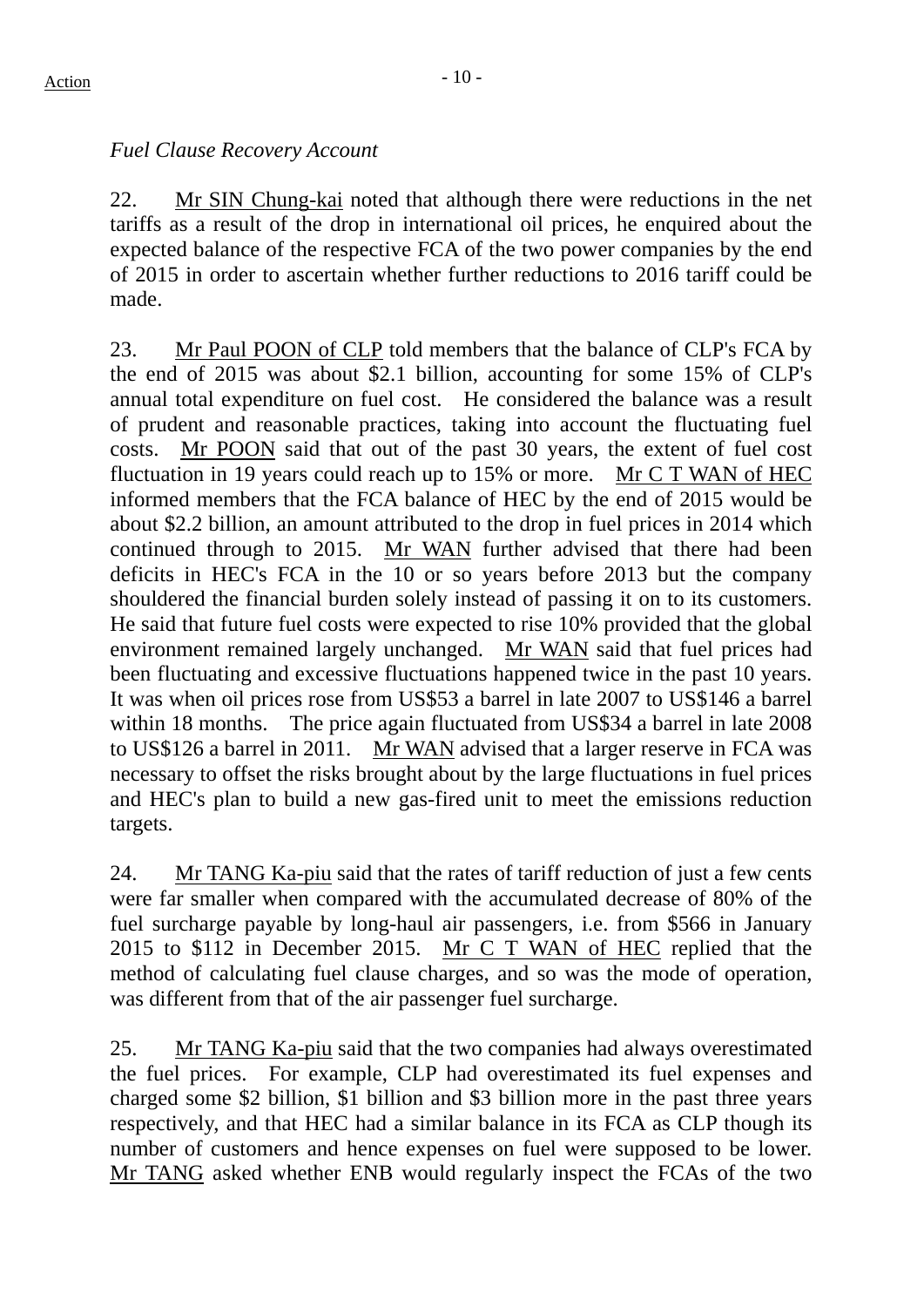power companies so that rebates could be made to customers during 2016 if the fuel prices continued to drop. DSEN advised that fuel prices were volatile which made accurate fuel cost forecast difficult. ENB had engaged an independent energy consultant to examine the estimates made by the two power companies. Also, the quantity of gas used by the power companies, which were more expensive than coal, would affect the total fuel costs of the power companies. In addition, the change in the power companies' fuel costs might not fully correspond to that of international fuel prices since fuel price was only one of the factors to be taken into account in deciding the fuel contract price.

26. Noting that the balance of the FCA of HEC at \$2.2 billion amounted to some 60% of its fuel expenses, Mr TANG Ka-piu urged HEC to provide rebates to its customers. Mr C T WAN of HEC explained that an annual average was used to determine HEC's fuel cost and 30% reduction in its fuel clause charges had been accumulated in the past three years. He added that HEC's total net tariff had only increased by 4.7% over the years.

27. Mr CHAN Kam-lam said that given CLP's forecast in its five-year plan that its net tariff would go up gradually in the coming years, he urged CLP to control its expenses. Having regard that oil prices would remain highly volatile, Mr CHAN asked if the intervals of reviewing the fuel price could be shortened in order to adjust the tariff more frequently. He also suggested setting a cap for the balance of FCAs so that rebates could be provided to the public if the balance had exceeded the cap.

28. Mr Paul POON of CLP emphasized that the company had always been cautious in controlling its expenses. Mr POON advised that CLP had tried hard to lower the fuel cost by maximizing usage of relatively cheaper natural gas from Yacheng gas field, improving the emissions performance and efficiency of its electricity generation units, importing 10% more nuclear power from the Daya Bay Nuclear Power Station ("DBNPS"), and sourcing for more environmental-friendly coal. Mr POON said that the \$2.1 billion balance in CLP's FCA was only 15% of its annual total expenditure on fuel cost. He reiterated the large extent of fuel price fluctuations in the past 30 years, and added that CLP was willing to explore the possibility of shortening the intervals of reviewing the fuel cost adjustment.

29. Mr C T WAN of HEC stressed that HEC had paid much effort in stabilizing the net tariff in spite of the fluctuations in fuel cost in the past 10 years. Mr WAN opined that shortened intervals of fuel price estimation might not be able to catch up with the frequent fluctuations in fuel prices. Mr WAN explained that due to the long duration of a gas contract, it was difficult to get an average figure regarding the average gas cost over such a long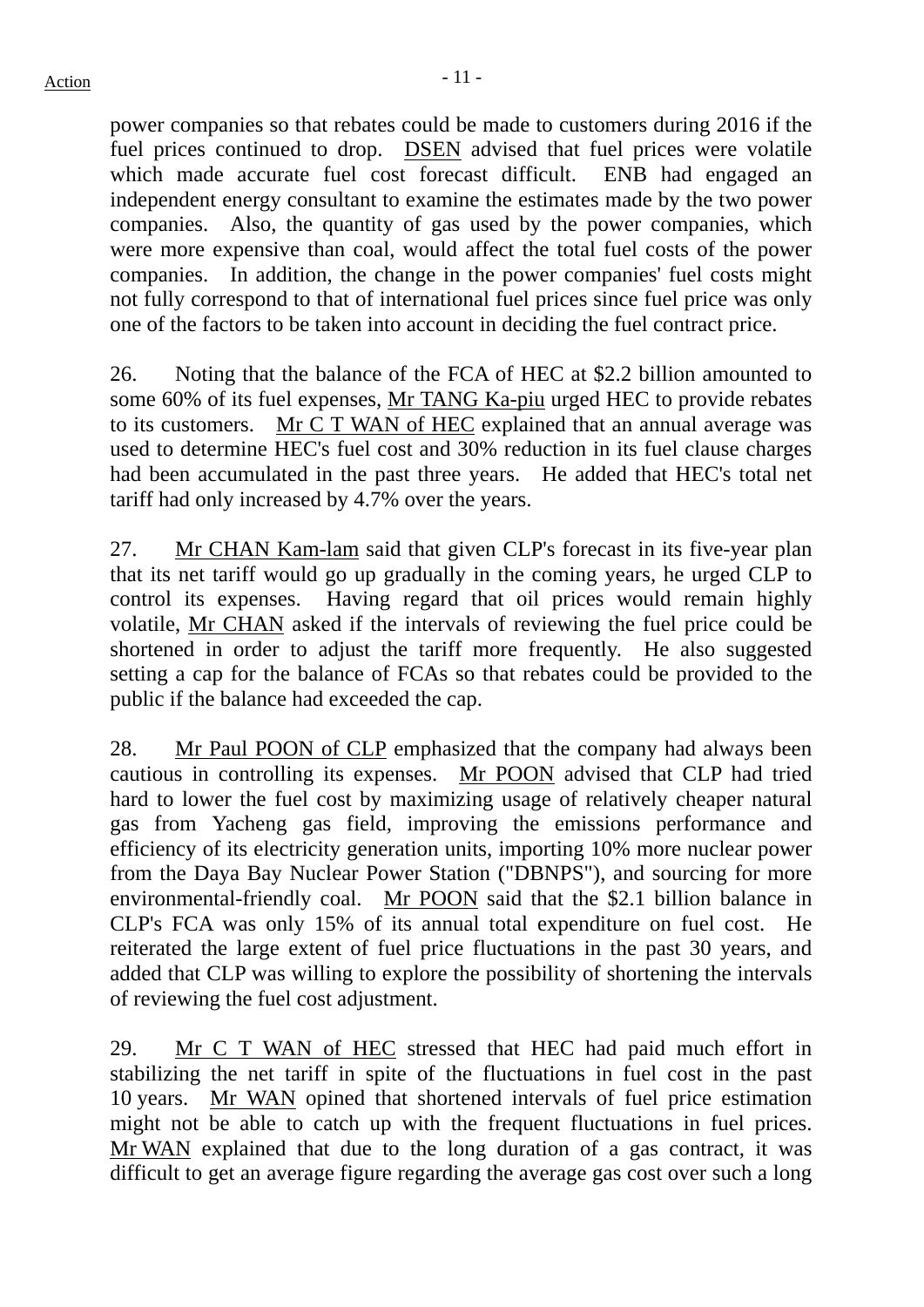period of time. However, Mr WAN believed that working out an average fuel cost over a one-year span could help stabilize the net tariff.

30. Mr LEE Cheuk-yan requested for written information on the present balances of the two power companies' FCA as well as those six months and one year ago.

(*Post-meeting note*: Administration's written response was issued to members vide LC Paper No. CB(4)407/15-16(01) on 28 December 2015.)

31. Dr Fernando CHEUNG pointed out that though the net tariffs had decreased, the basic tariffs were increased. Noting that there was a balance of \$2 billion in CLP's FCA, Dr CHEUNG said that CLP had severely overestimated the fuel cost. He recalled that CLP and HEC had claimed in the 2014 tariff reviews that there would be a deficit of \$1.5 billion and \$0.3 billion in their respective FCA by end 2015. However, it now turned out to be a surplus of \$2.1 billion and \$2.2 billion in CLP's and HEC's FCAs respectively. In this connection, Dr CHEUNG asked why the Administration did not press the two power companies for larger tariff cuts.

32. DSEN explained that the basic principle was to avoid huge fluctuations in the net tariff. The frequently fluctuating oil prices, the increased use of natural gas in the future few years due to the tightened emissions standards, and the need to build more gas-fired units for achieving the use of 50% natural gas in the fuel mix in 2020 were all factors for maintaining the positive balance in FCA.

33. Dr Fernando CHEUNG asked further when FCA would reach equilibrium or even a deficit. DSEN advised that whether FCA would reach equilibrium depended on the oil prices in the coming few years. Even if the oil prices remained stagnant, the balance of FCA of one of the power companies could almost be exhausted in two to three years' time.

# *Emissions reduction*

34. With reference to the Paris Climate Change Conference ("PCCC") recently held in Paris, Mr Dennis KWOK asked whether the Administration was confident that the two power companies could achieve the emissions reduction targets by 2020 as set out in the Paris Agreement ("PA") taking into consideration their fuel mix and the mode of electricity generation. If the answer was in the negative, Mr KWOK asked how ENB would step up measures, like encouraging electricity generation by wind energy once explored by HEC, to achieve such targets.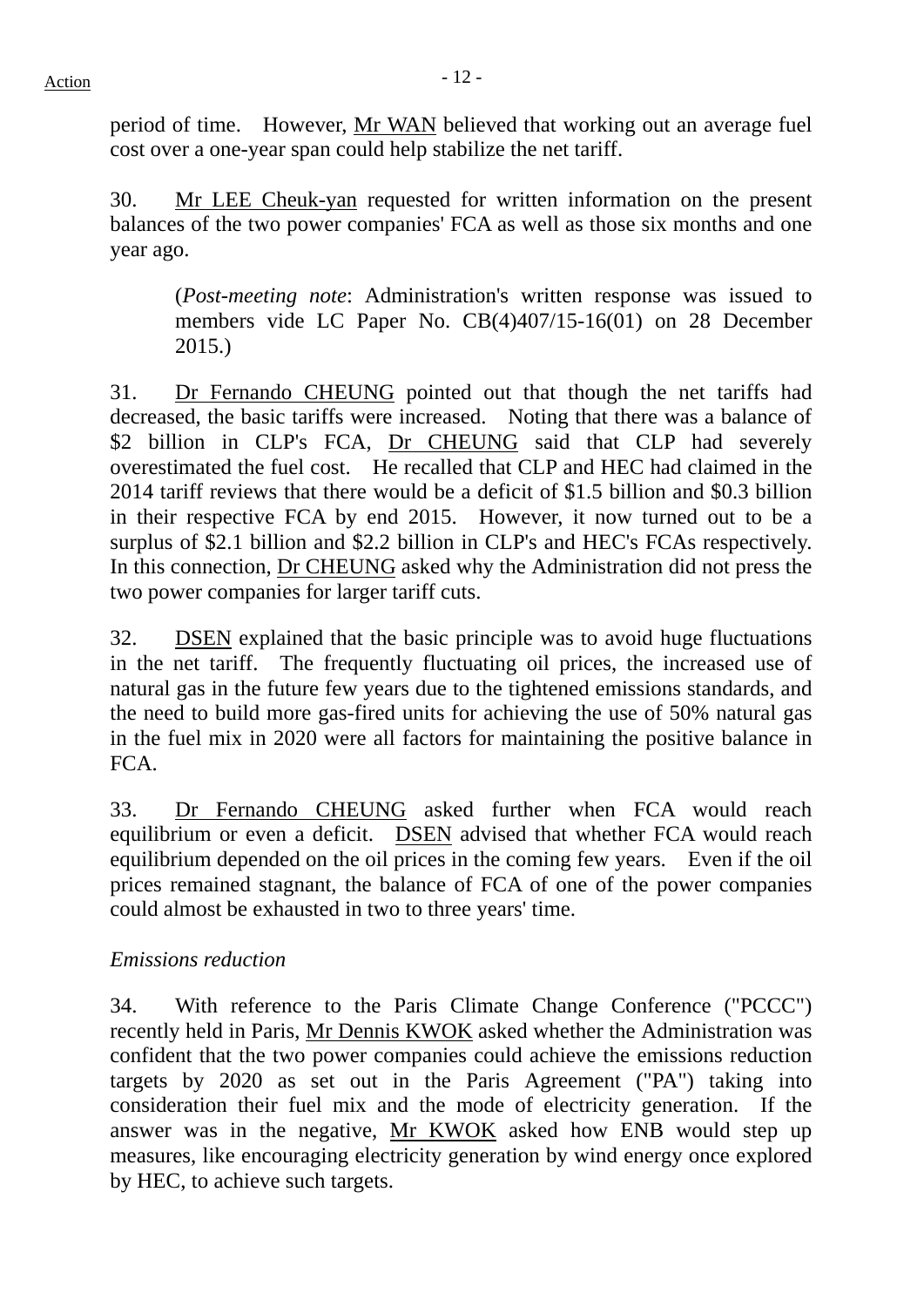35. SEN advised that all parties to PA should adopt more ambitious and innovative methods in order to reach the targets in PA and this would be a big challenge to all parties. SEN advised that a multi-pronged approach, including in areas of fuel mix, energy saving, green buildings etc should be adopted in order to achieve the targets. He believed that it would be an opportune time to discuss with the two power companies on such matters since the next SCAs would have to be negotiated next year.

36. Dr Elizabeth QUAT asked if ENB would review and discuss with the two power companies regarding the emissions reduction targets agreed in PA. Dr QUAT commented that Administration's plans on reducing emissions, promotion of renewable energy ("RE") and electric cars, and constructing a zero emissions city were merely slogans without any substance. In this connection, she enquired about the Administration's goals in reducing emissions and the timeline of achieving such goals.

37. SEN replied that the Administration had been working hard to reduce carbon emissions. A target had been set to reduce carbon intensity by 50%-60% in 2020 as compared to the level in 2005. He supplemented that the emissions reduction target of Singapore was to cut some 30% of the emissions by 2030. SEN advised that the Administration would mainly achieve emissions reduction through fuel mix, energy conservation in the built environment, transportation and waste reduction. He said that in the aspect of power supply, the new SCAs to be negotiated with the two power companies next year would be a good opportunity to step up the effort, basing on the results of the previous consultations on fuel mix and the future development of the electricity market in Hong Kong. For energy conservation in the built environment, he advised that many countries recognized that the emissions reduction targets of Hong Kong as stated in the "Energy Saving Plan for Hong Kong's Built Environment 2015~2025+" were ambitious, and needed to be implemented gradually. SEN advised that fuel mix and energy conservation in the built environment played a major role in emissions reduction in Hong Kong, while transportation and waste reduction played a supporting role in doing so. He added that ENB would work with other government departments on reducing emissions to the targeted level. SEN said that after PCCC, all signatories of PA had to set their own nationally determined contribution from 2020 to 2030 to reach the targets set in PA.

38. Mr Andrew LEUNG said that the targets in PA were bold, and should be met with long-term measures. The cost would be high if work on achieving the targets started only near 2030. As SEN said that it would be an opportunity for the Government to discuss emissions reduction with the two power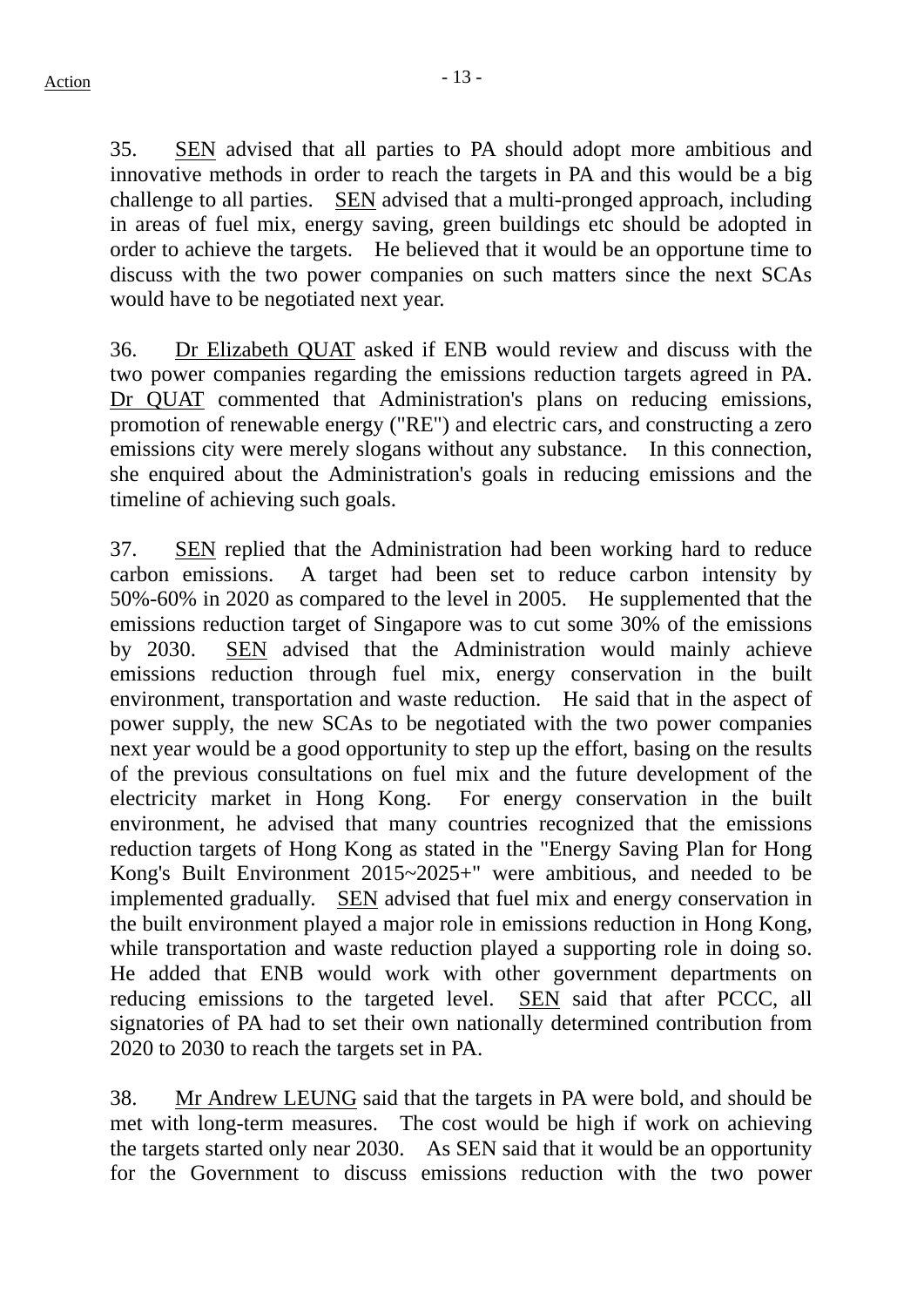companies when negotiating the new SCAs next year, Mr LEUNG asked what the Government would do in such an opportunity.

39. SEN advised that the Administration had set different targets to reduce emissions and combat climate change. These included setting the 2020 carbon intensity reduction targets, setting the energy intensity reduction target of 40% by 2025 under the "Energy Saving Plan for Hong Kong's Built Environment 2015~2025+", etc. More had to be done to achieve the targets in PA, and that reviews on the work in reducing emissions had to be carried out within the Government and with various sectors in the future.

40. Mr Tony TSE welcomed the tariff reductions and said that a stable power supply was important for a cosmopolitan city and a financial centre like Hong Kong. Mr TSE opined that the Administration must be confident to reach the emissions reduction target of reducing carbon intensity to 50% – 60% of the 2005 emissions level by 2020. SEN replied that Hong Kong needed to have an open and bold attitude in order to achieve the targets in PA.

# *Nuclear power*

41. Ir Dr LO Wai-kwok commended that electricity supply in Hong Kong had been safe which was essential for a city with such a dense population and a large variety of commercial activities like Hong Kong. Noting that there were no natural resources for electricity generation in Hong Kong due to its natural constraints, and that oil prices fluctuated greatly between US\$50 and US\$150 per barrel, Ir Dr LO asked if there was any long-term plan for a high-quality, reliable and affordable source of fuel for electricity generation in Hong Kong. Quoting the example of DBNPS that nuclear power was clean and safe, Ir Dr LO enquired about the possibility of importing more nuclear power under safe conditions. Mr Tony TSE shared the same concern and opined that the Government should have an open attitude to such an increase.

42. DSEN replied that more nuclear power, i.e. from 70% to 80%, generated by DBNPS would continue to be imported to Hong Kong after 2018. DSEN informed the meeting that in summer which was usually the peak season of electricity use, more than 90% of the output from DBNPS had already been imported which had almost reached the maximum capacity.

43. Ir Dr LO Wai-kwok enquired further if there were any other sources of nuclear power from nearby power plants apart from DBNPS for the long-term development of electricity generation. DSEN advised that diverse views from the community were expressed in the public consultation in 2014 regarding the use of nuclear power. He advised that there would be an import of 10% more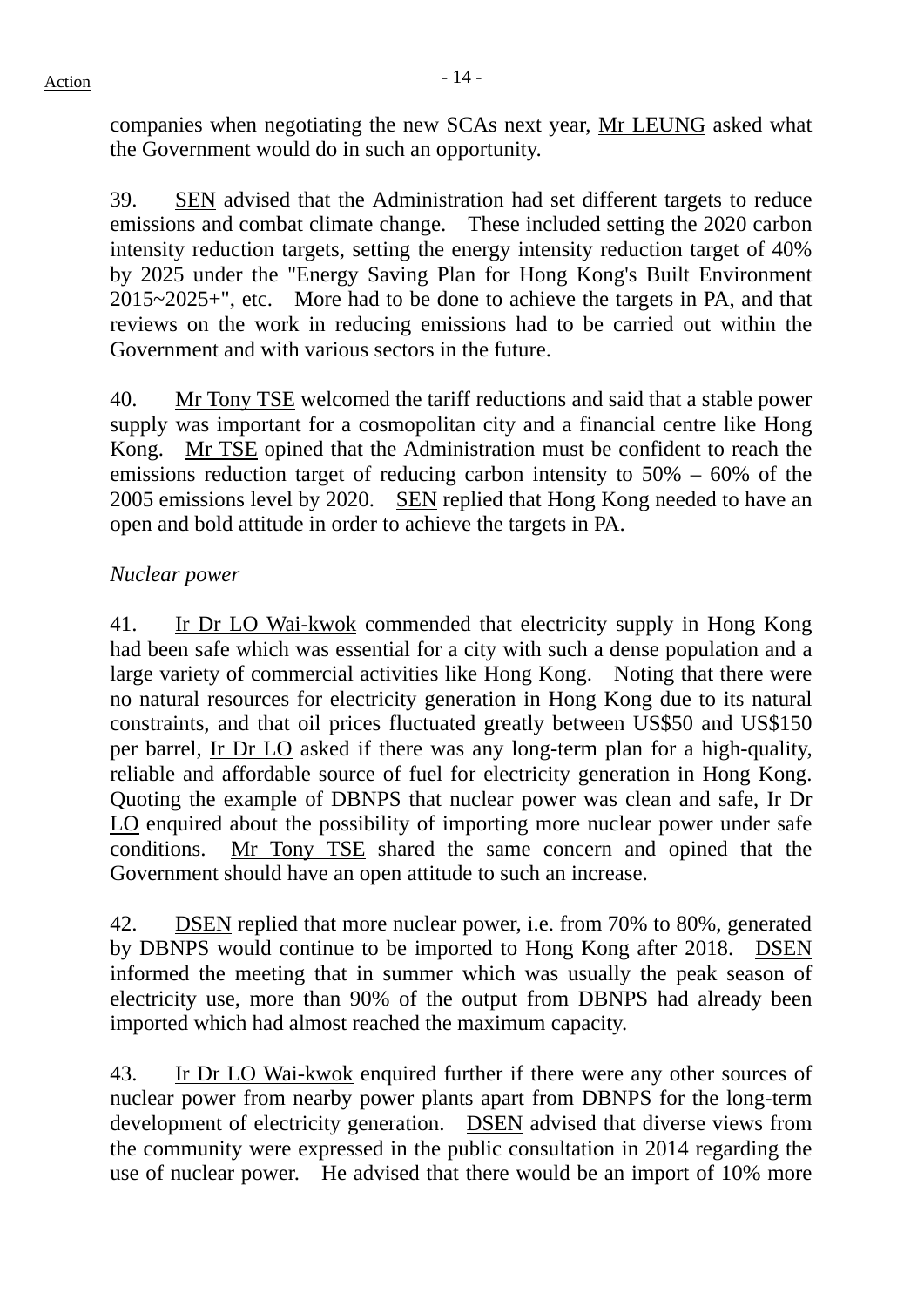of nuclear power, i.e. 25% of the fuel mix in Hong Kong, by 2020. DSEN also advised that a review on the future fuel mix would be conducted in the long run.

44. In response to Mr Andrew LEUNG's enquiry if the Government would consider increasing nuclear power in the fuel mix pursuant to PA's emissions reduction targets, SEN said that a multi-pronged approach, including promoting RE, energy conservation in the built environment, fuel mix, etc, should be adopted. He advised that it was a good opportunity to further embody such factors in the future agreements to be negotiated with the two power companies.

# *Demand side management*

45. Mr Tony TSE asked if the Government had done anything to encourage the two power companies to do more on energy management in the built environment, given the fact that the built environment had taken up 90% of the energy consumption in Hong Kong. He further enquired the progress of the promotion of smart meters, and if anything could be done to encourage the public to save energy.

46. Mr C T WAN of HEC informed the meeting that smart meters were now at the testing stage. He advised that users of smart meters were mostly customers with high energy consumption, while only selected customers with lower energy consumption level used smart meters. Mr WAN said that HEC had discussed with the Government regarding smart meters in its five-year plan. Mr WAN said that consumers would know more about their status of energy consumption and might change their habit of electricity consumption after using the smart meters. Mr WAN hoped that it could encourage a more environmental-friendly and efficient energy consumption pattern. Mr Paul POON of CLP told members that CLP had set up the Eco Building Fund in 2014 for promoting energy management in the built environment. Currently, CLP had received 32 applications and the amount of subsidies was over \$16 million.

# *Tariff stabilization fund*

47. Mr Dennis KWOK remarked that if part of the basic tariff would be contributed to the Tariff Stabilization Fund ("TSF"), he was concerned about the method of calculation of TSF.

48. Mr C T WAN of HEC replied that a clear mechanism regarding the calculation of TSF had been set out in the current SCA. Mr WAN explained that if the annual income was insufficient to cover HEC's expenditure, funds from TSF would be used to offset the expenditure. On the contrary, the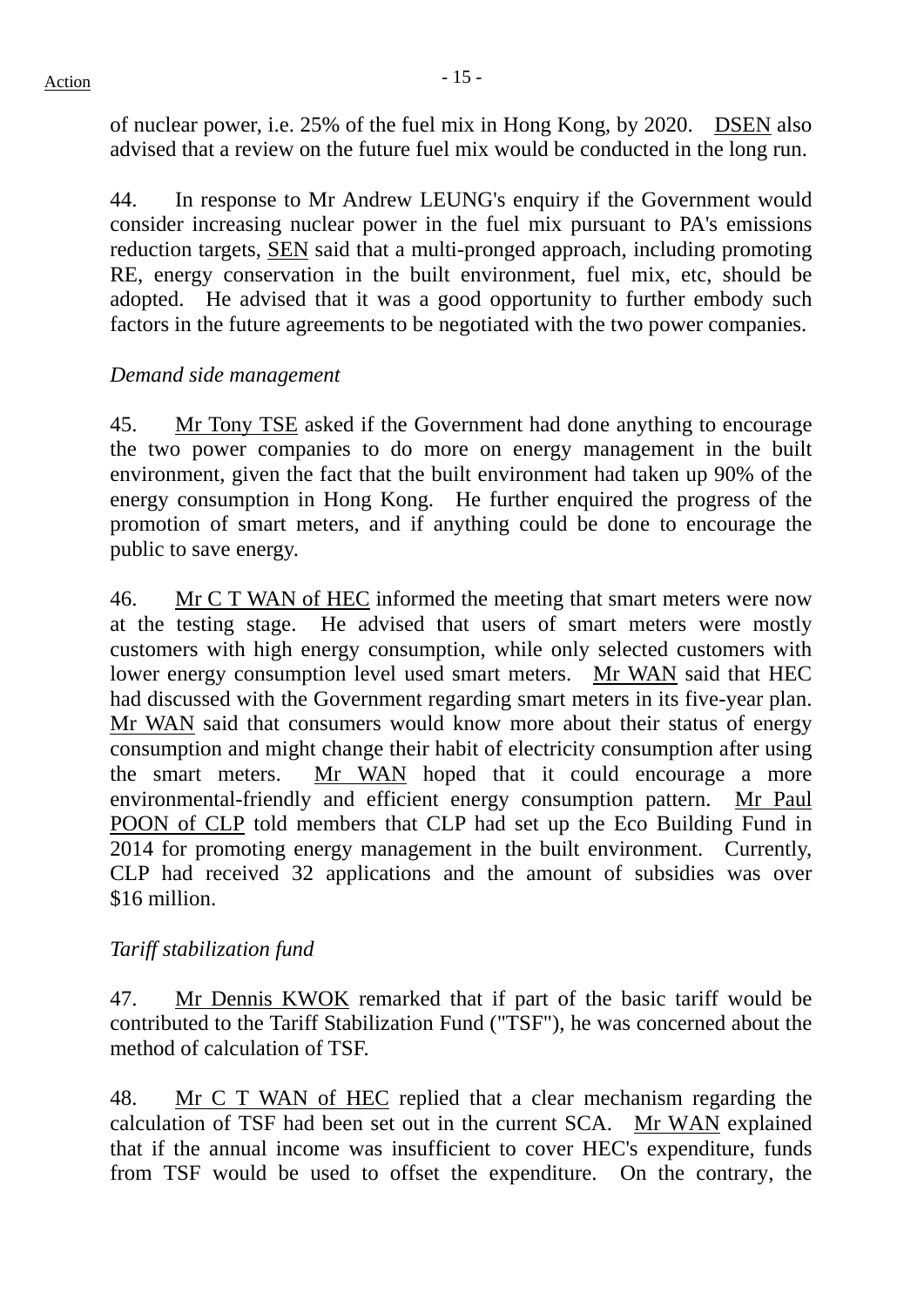surplus would be deposited into TSF if the tariff received was more than the company's expenditure. Mr WAN supplemented that there was a cap, which stood at 5% of the annual total revenues from local sales of electricity, to TSF. Mr Paul POON of CLP informed the meeting that the TSF balance of CLP was \$0.6 billion in 2015 and expected to be \$0.5 billion in 2016. Mr POON added that money contributed to CLP's TSF was only 1% of the company's annual total revenues from local electricity sales, far below the 5% cap.

49. Dr Fernando CHEUNG asked why CLP could set aside \$0.6 billion from the company's profit to its TSF. DSEN advised that setting aside funds to TSF was allowed in SCA in order to ameliorate future tariff increase and to stabilize the tariff. According to the current SCA, CLP could not reserve more than 5% of its local electricity sales in TSF. In 2015, CLP only set aside about 1% which was a rather low level compared to the level allowed in the SCA.

## Conclusion

50. The Chairman thanked representatives of HEC, CLP and the Administration for attending the meeting, and requested them to take note of members' concerns raised at the meeting.

## **V. Food Trucks Scheme**

| (LC Paper No. $CB(4)305/15-16(09)$                           | — Administration's paper<br>- on<br>introduction of food trucks to<br>Hong Kong           |
|--------------------------------------------------------------|-------------------------------------------------------------------------------------------|
| LC Paper No. $CB(4)305/15-16(10)$ — Paper on the Food Trucks | Scheme prepared by the<br>Legislative<br>Council<br>Secretariat<br>(background)<br>brief) |

## Presentation by the Administration

51. At the invitation of the Chairman, Commissioner for Tourism ("C for T") briefed members on the Administration's plan to launch a food truck pilot scheme which aimed to add fun and vibrancy to Hong Kong's tourist attractions by providing diverse, creative and high quality food options to tourists and the locals, while maintaining the good standard of food hygiene and safety in Hong Kong. The scheme would be positioned as a tourism project to enhance and complement the existing food landscape in Hong Kong and to bring more specialty gourmet food to tourists and the locals, along the avoidance of any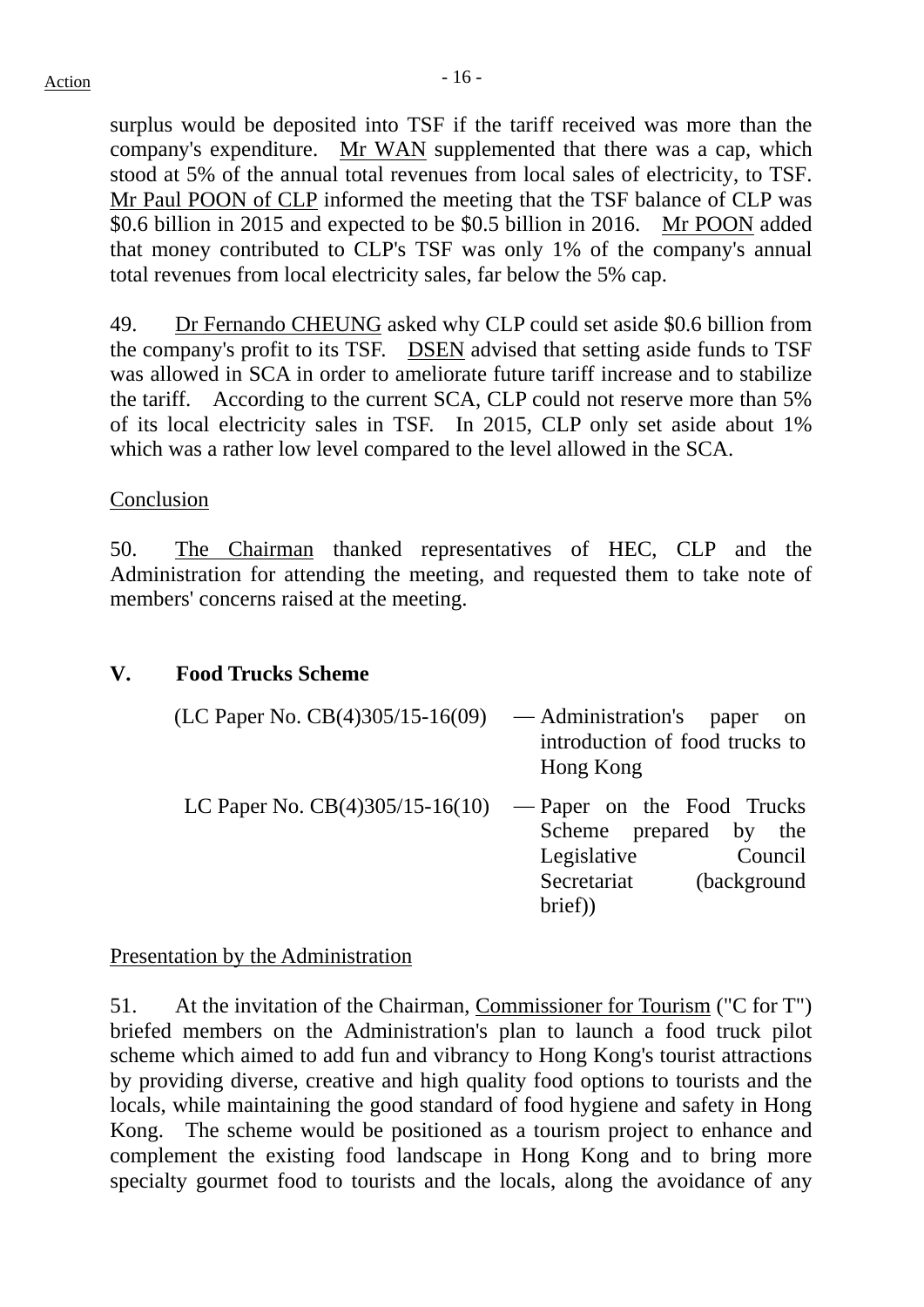unnecessary competition with existing restaurants. This arrangement would help test out the consumer market and enable the Administration to gain experience in the regulation and operation of the food truck business in Hong Kong with a view to enhancing the scheme in future. The pilot scheme would be opened for application in the first quarter of 2016 so that successful applicants could commence the operation by end of 2016. The Tourism Commission ("TC") would establish a dedicated office under it to coordinate the implementation of the pilot scheme and related licensing matters, providing one-stop service.

(*Post-meeting note*: A joint submission from the Justice and Peace Commission of the Hong Kong Catholic Diocese, United Hawkers Development Platform, 撐.基層墟市聯盟, Community Development Alliance and Hong Kong Art and Design Community and the letter from Hon Tommy CHEUNG Yu-yan were issued to members vide LC Paper Nos. CB(4)370/15-16(02) and CB(4)372/15-16(01) respectively on 16 December 2015.)

#### Discussion

# *Objective and positioning of the proposed pilot scheme*

52. A majority of Members speaking at the meeting disagreed with the approach suggested by the Administration on taking forward the proposed food truck pilot scheme. Dr Fernando CHEUNG pointed out that the public had high hope of the initiative which was put forward by the Financial Secretary ("FS") in his Budget Speech for 2015-2016 but the current proposed scheme was inconsistent with the public expectation. Mr Kenneth LEUNG expressed doubts on the project viability and enquired whether TC had studied the FS' original idea of food truck that he was actually referring to food van or food cart. Sharing the views of Dr CHEUNG and Mr LEUNG, Miss CHAN Yuen-han suggested that the initiative, instead of being positioned as a tourism project, should be taken forward jointly by the office of FS and the Secretary for Commerce and Economic Development ("SCED"). C for T pointed out that according to Budget Speech, the food truck initiative was a way to enable visitors to enjoy delicacies and Hong Kong's spectacular scenery at the same time. TC was subsequently delegated to take forward this initiative, with his knowledge that it would be positioned as a tourism project.

53. Mr CHAN Kam-lam commented that food truck operation was not a new idea in overseas, and Hong Kong might simply learn their experiences instead of putting forward such a pilot scheme with stringent requirements that could only be complied with by large consortia possessing the required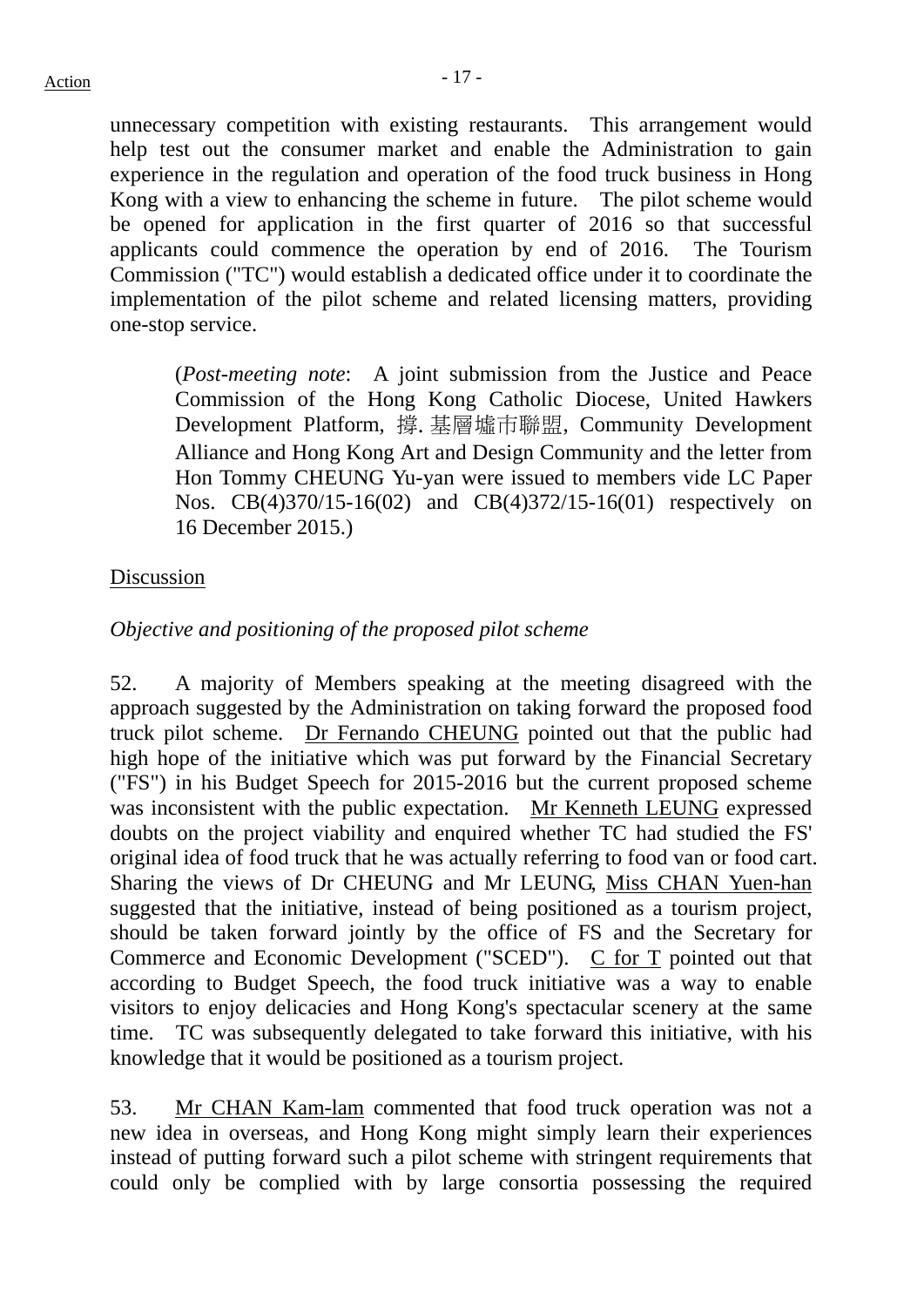resources. Regular-sized food operators were disappointed with the proposal as they could hardly take part in it. He noted that instead of pursuing the so-called creative and high quality food options which might simply refer to the famous dish "roasted duck" or other food options recommended by Michelin, the food trucks in overseas places were only selling simple local food, such as sausages and burgers in the United Kingdom. Taking into consideration the small size of food trucks, he expected that the variety of food available from them would be limited to local street food such as meat balls and cart noodles which were quite popular among the tourists.

54. Sharing a similar concern, Mr WU Chi-wai criticized that the proposed approach was ineffective and would restrict the overall development of the food truck initiative. He referred to the Michelin's recommendations and commented that local street food options such as sticky rice pudding and egg waffle were also delicacies of Hong Kong but they might not be included under the pilot scheme.

55. C for T responded that the food truck initiative was positioned as a tourism project, given that Hong Kong had long been branded as a Gourmet Paradise with diverse food options widely available. In this connection, the pilot scheme focused on providing more specialty gourmet food with creativity which would be distinct from those being offered by other food establishments or chain restaurants. This could help lift the attractiveness of the tourist attractions. She added that the pilot scheme did not impose any restrictions to prevent any individuals or enterprises from participation. In fact, the arrangement of the cook-off challenge would allow shortlisted applicants to demonstrate to the panel combining culinary experts the creativity and/or distinctiveness of the food to be offered, rather than comparing the size of their representing companies or the resources to be spent on the project.

56. Miss CHAN Yuen-han considered that the Administration solely put forward a food truck proposal from its management angle and had not taken into account the public expectations on this matter. She opined that this pilot scheme was designed in a wrong direction which would not provide opportunities for grass roots to make a better living by starting a food truck business. Echoing Mr CHAN Kam-lam's views, she considered that Hong Kong might just devise a food truck operation scheme based on overseas experiences. In this connection, she showed the meeting some photos of food trucks operating in various overseas locations, and considered that food trucks should be conveniently located to provide simple local food. She was disappointed that this good initiative to be taken forward in this way would only drive public grievances further as only large consortia would have the resources to operate the food trucks. She urged C for T to relay her views to the Administration for reconsideration.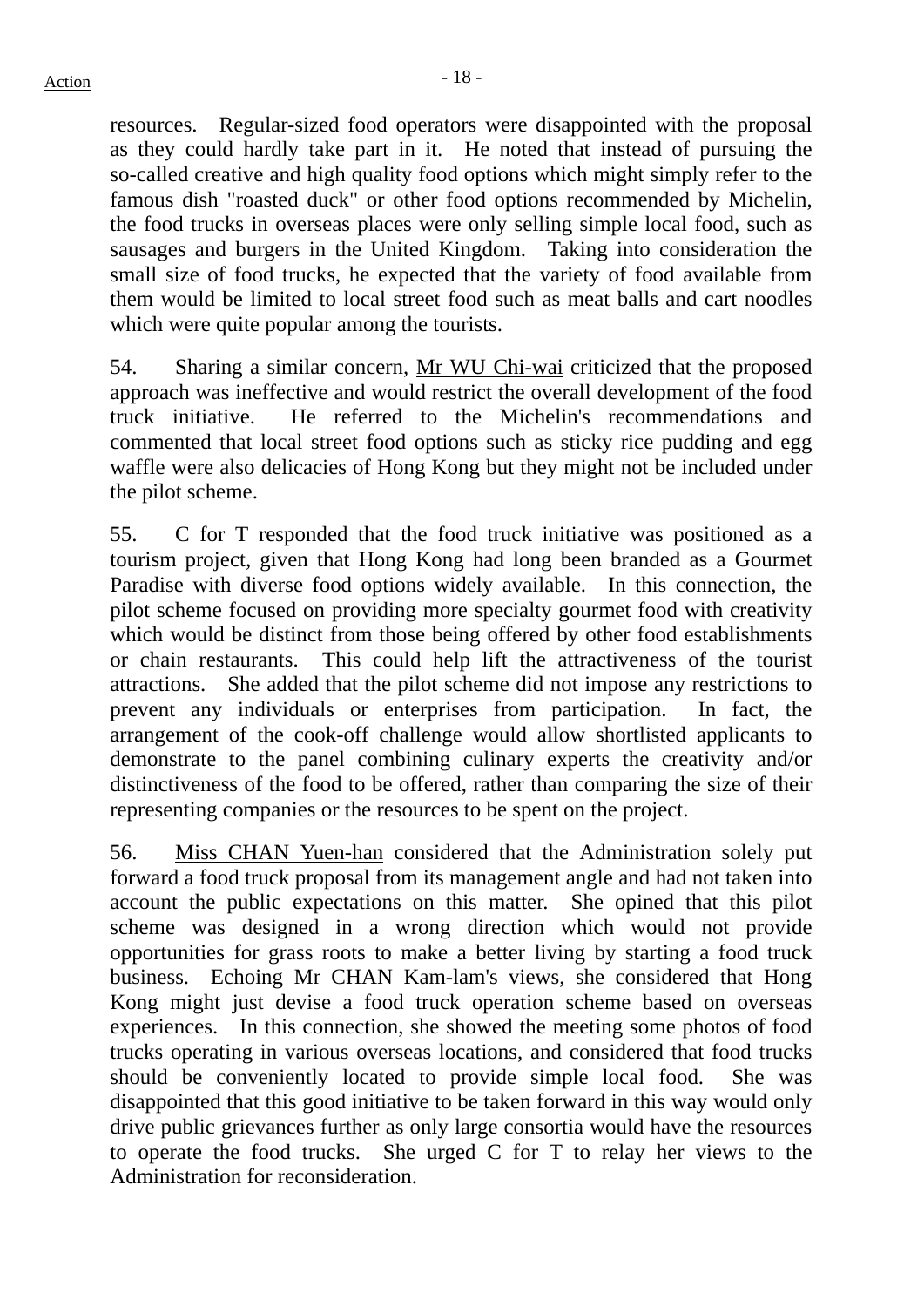57. While expressing support to the idea of introducing food trucks to Hong Kong, Dr LAM Tai-fai however did not appreciate the food trucks pilot scheme as currently proposed. He considered that food truck operation was a kind of small business with small turnover, and hence its operation should be flexible with low entry threshold to allow the participation of business starters and young operators with a view to enhancing business and economic development of Hong Kong. However, the entry threshold of the current proposal was set too high which might deter these people from joining the business, leaving the initiative in the hands of large consortia. He urged the Administration to reconsider the approach of promoting food trucks business to make it more appealing to small operators. C for T said that an open application would be arranged for the scheme and all individuals and companies were welcomed to take part. In addition, no restriction would be imposed on the type of food to be provided.

58. Echoing members' concerns, Mr Frankie YICK enquired about the parties which had been consulted by the Administration before devising the pilot scheme. C for T advised that in considering a food truck scheme suitable for Hong Kong, the Administration had consulted many stakeholders of the catering industry, who expressed support for implementing the pilot scheme as a tourism project to allow the participation of people from all walks of life with the avoidance of any unnecessary competition with existing food establishments. She also drew members' attention to Mr Tommy CHEUNG's letter tabled at the meeting (LC Paper No. CB(4)372/15-16(01)) which also expressed a similar view.

59. Mr YIU Si-wing expressed support for the proposal which would impress tourists and help promote tourism. He added that some annual festive events with low investment costs such as the Hong Kong Wine and Dine Festival and other celebrations for Halloween were always widely welcomed by tourists. Moreover, local people could also enjoy the food options provided by food trucks.

60. Mr Kenneth LEUNG enquired if the pilot scheme could allow just the sale of different kinds of coffee. C for T stressed that the objective of the scheme was to bring to tourists and locals more specialty gourmet food rather than general food options already available in existing food establishments. Otherwise, the need to introduce food trucks would be undermined.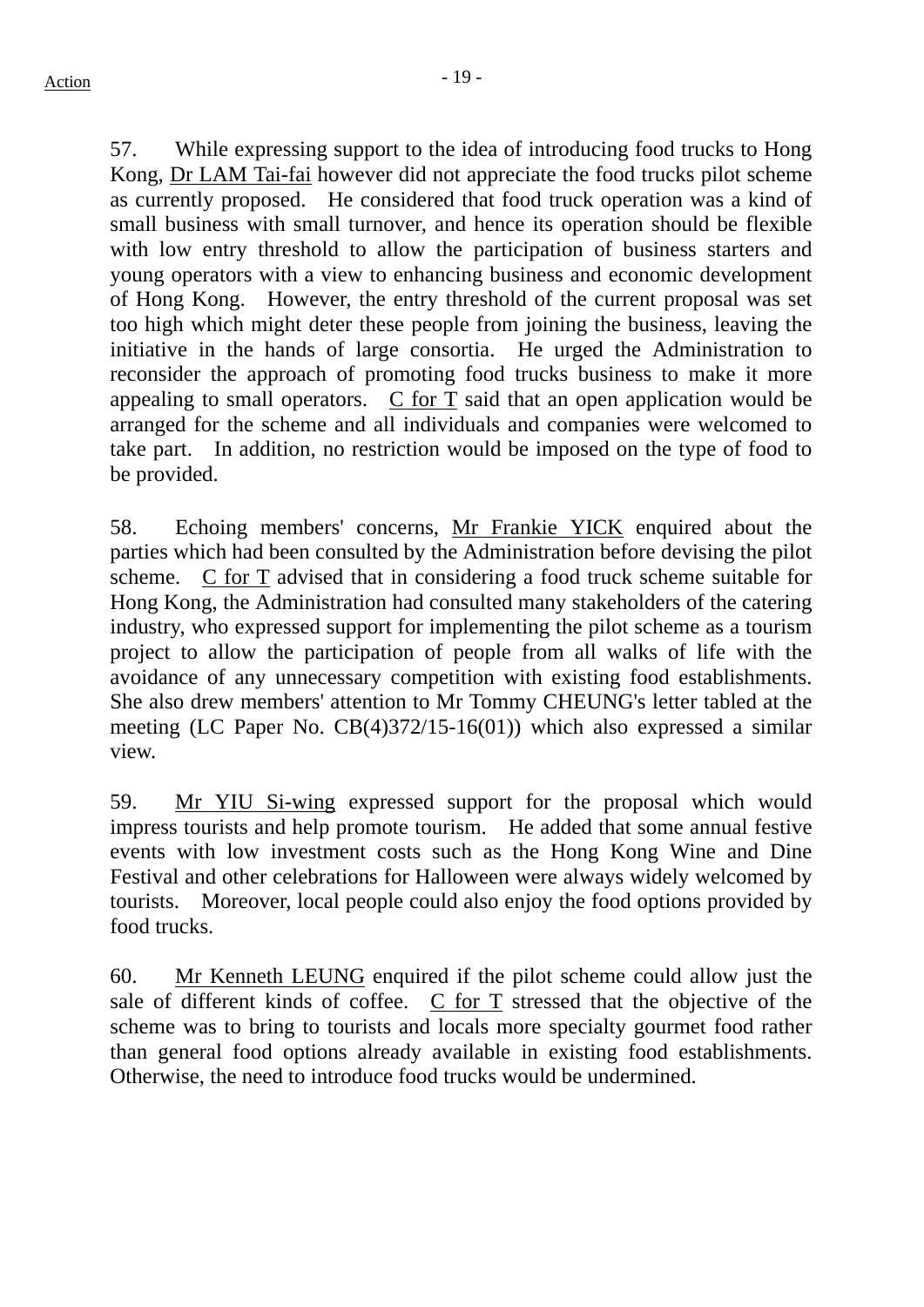*Licensing requirements and regulatory framework* 

61. Mr CHAN Kam-lam and Mr Frankie YICK considered that the estimated cost of \$600,000 for the food truck as mentioned by SCED earlier was very high. Mr YICK commented that young operators could hardly afford such cost. Mr CHAN enquired if the Administration would accept food trucks modified from second-hand vehicles.

62. C for T explained that the said amount was in fact an estimated price for a food truck modified from a brand new goods vehicle. For the pilot scheme in question, an applicant could take the liberty to choose a suitable vehicle, whatever it was brand new or second-handed, as long as it was equipped with a suitably fitted out food preparation compartment, issued with a Food Factory Licence by the Food and Environmental Hygiene Department ("FEHD") and following the licensing requirements and regulatory framework set out for the scheme.

63. Noting that the proposed food trucks should meet the prevailing emissions standard of goods vehicles (currently Euro V level or equivalent), Mr Kenneth LEUNG considered this too stringent, and would likely bring up the cost of the vehicle to around \$500,000 to \$600,000. C for T said that it was of utmost important to ensure that the food safety and environmental hygiene requirements were duly complied with by food truck operators as they would be allowed to cook raw food for selling in the trucks. Current requirements set for food trucks were considered necessary by FEHD and relevant departments and were similar to those in overseas, as listed in the Annexes of the Administration's paper.

64. Mr WU Chi-wai expressed grave concerns on the licensing requirements. For example, the proposed food truck scheme restricted the use of generators which were commonly used for food truck operations in most of the overseas cities studied by the Administration and Hong Kong operators could only rely on the grid power provided by the relevant management authorities of the identified food truck venues. He considered that the proposed food truck scheme requiring the provision of a well-equipped and decent kitchen and might deter many interested parties from taking up the business. He urged the Administration to relax the requirements by making reference to overseas experience, and regulate the management of the identified venues rather than the food trucks themselves so as to enhance the development of food truck business.

65. C for T responded that overseas governments usually introduced the food truck initiative prudently so as to avoid issues such as traffic congestion, road blockage and undue impact on existing food establishments. In designing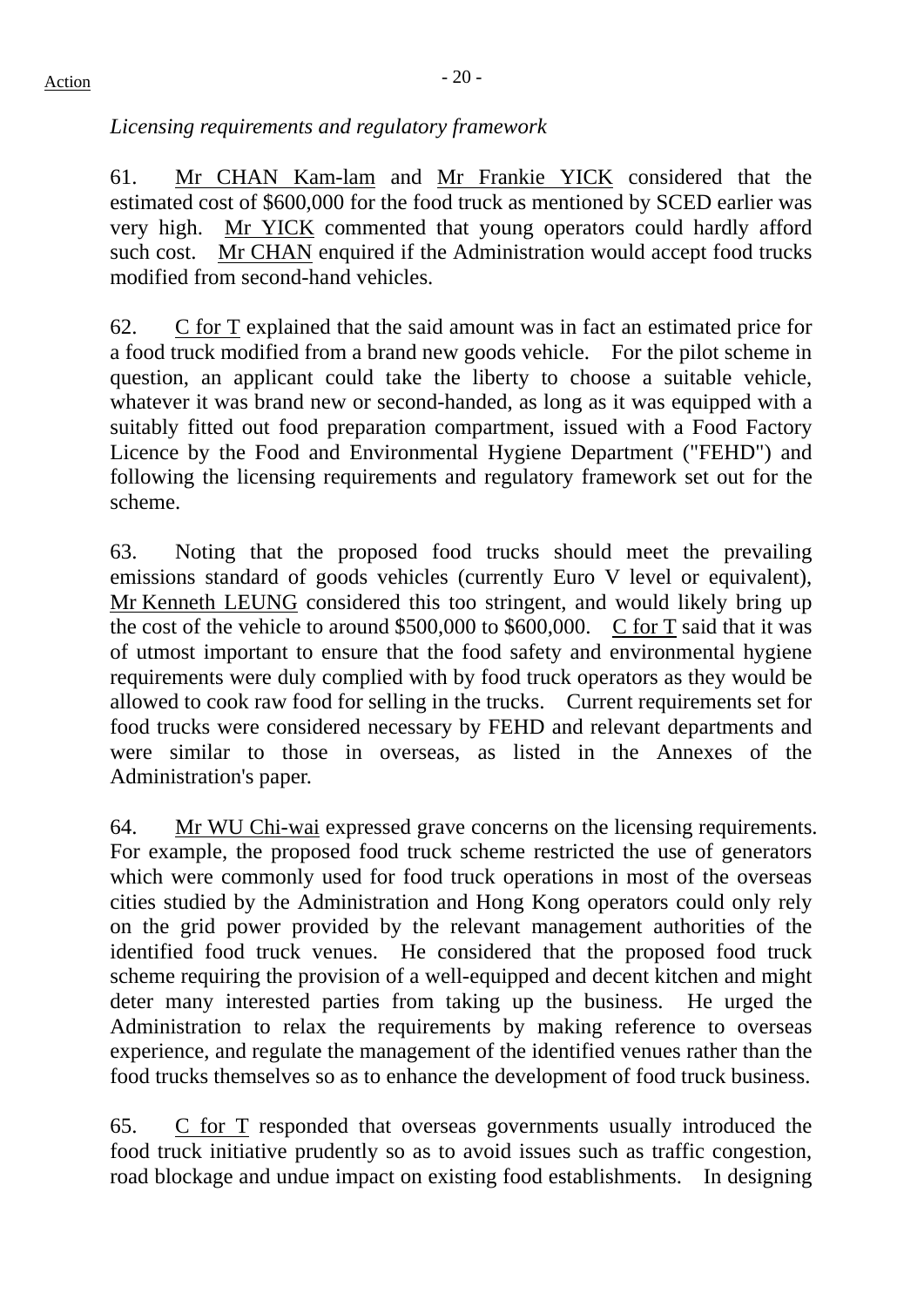a suitable scheme for Hong Kong, the Administration had taken into account local characteristics, such as dense population, narrow streets and an abundant presence of food establishments throughout the territory which had to bear high rentals and employees' salaries. To this end, the Administration proposed to launch this pilot scheme with a view to enhancing it in future with the experience gained.

66. Sharing members' concern that large consortia could easily afford the startup cost of the pilot scheme while small and medium enterprises ("SMEs") and young operators could not, Mr YIU Si-wing expressed concern that some conflicts might arise. Hence, he enquired whether a special quota of the pilot scheme would be designated for SMEs and/or young operators. C for T responded that to encourage and assist start-up entrepreneurs to take part in the scheme, TC had worked out with the Hong Kong Mortgage Corporation Limited ("HKMC") that food truck applicants might apply for a loan up to \$300,000 under the existing Microfinance Scheme. HKMC would also provide support services including mentorship and entrepreneurial training, such as proposal drafting, for applicants. In addition, applications would be scrutinized carefully so that every individual or company could make no more than one application. Moreover, the selection criteria would be established on a fair basis focusing on food creativity and delicacies, whereas the factor of young participants might be considered when setting the marking scheme.

## *Operating locations*

67. Dr Fernando CHEUNG was disappointed that although the Administration had done a lot of preparations including the conduct of a study and a duty visit to Sydney, the proposed pilot scheme only provided 12 pitches for food trucks to operate in six proposed locations. In his opinion, the operating scope was so small that the annual revenue of the food trucks altogether might be less than the cost spent by the Administration on the project. He noted that many people at the grass root level would like to start a small-cost business under this initiative by selling simple food at idle venues during festive occasions. He suggested the Administration to enlarge the scope of the pilot scheme and enhance the food truck operation through, for example, leasing out the Government land for holding events with the presence of food truck operation. This could provide the public with more opportunities for starting small-cost business and food options at lower prices.

68. C for T responded that in identifying the six proposed locations, TC had taken into account the objective and positioning of the pilot scheme, and factors such as no obstruction to the public space, no issues on traffic management and road safety, adequate flow of people in the operating locations to ensure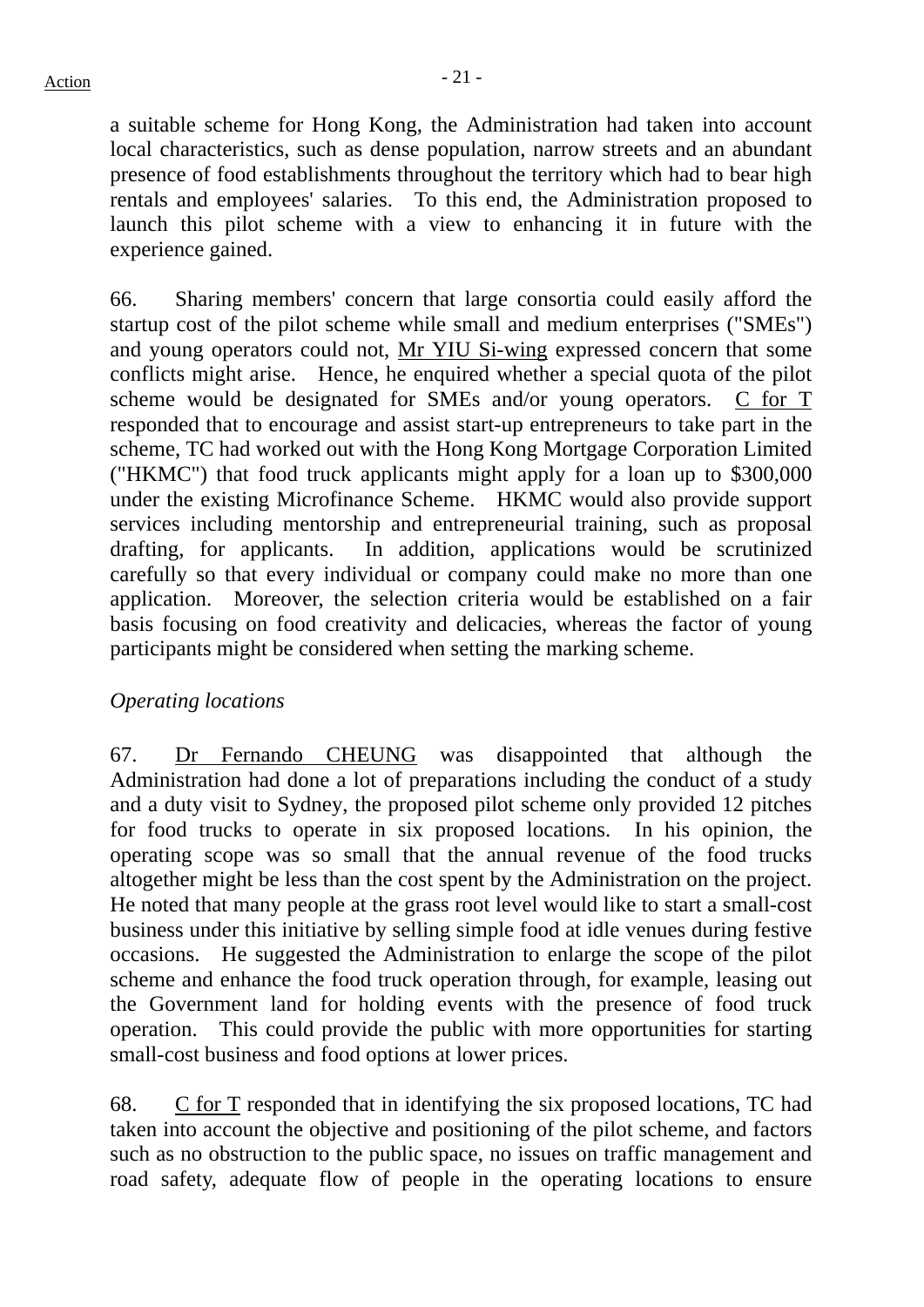business opportunities, and avoidance of unnecessary competition with other food establishments. In addition, there were site owners/management authorities for these locations who could provide support services such as cleansing and waste disposal etc.

69. Echoing Dr Fernando CHEUNG's view, Mr WU Chi-wai urged the Administration to refer to overseas experience and consider adjusting the operating locations of food trucks which would normally be located at more remote areas, e.g. bicycle tracks and water promenades, instead of operating near tourist attractions to compete with existing food establishments in crowded districts. Mr Kenneth LEUNG shared a similar view and said that food trucks in overseas were always located in places with scattered food establishments whereas the six proposed operating locations were proximate to other food establishments. In addition, Tsim Sha Tsui Salisbury Garden was currently closed for renovation, and subject to the progress of works, it was expected to be reopened only in the first half 2017.

70. C for T relayed a positive response from catering associations toward the pilot scheme which considered that the current proposal could strike a balance among various factors, including the presence of an adequate flow of people in the tourist attractions to sustain business opportunities and avoidance of road blockage.

# *Application and selection procedure*

71. Noting that the successful applicant could commence operation by the end of 2016, Mr CHAN Kam-lam was concerned about the lengthy application and selection process and asked whether it could be accelerated. C for T explained that the proposed pilot scheme would be opened for application in the first quarter of 2016 and would allow one to two months for applicants to submit applications. It was expected that the cook-off challenge be arranged in mid 2016 for shortlisted applicants. Successful applicants would then be invited to submit formal licence applications through TC to FEHD and the Transport Department. Taking into account the time required by the successful applicants in acquiring or modifying vehicle after receiving TC/FEHD's approval-in-principle for the food truck operation, successful applicants were expected to commence their business by end of 2016.

72. Mr Frankie YICK considered that food trucks were expected to provide simple food conveniently for people who looked for snack rather than feast. As such, he asked for the rationale for holding a cook-off challenge. Dr LAM Tai-fai also expressed his reservation on the cook-off challenge and considered that the food truck business would be driven by the operators' sensitivity to the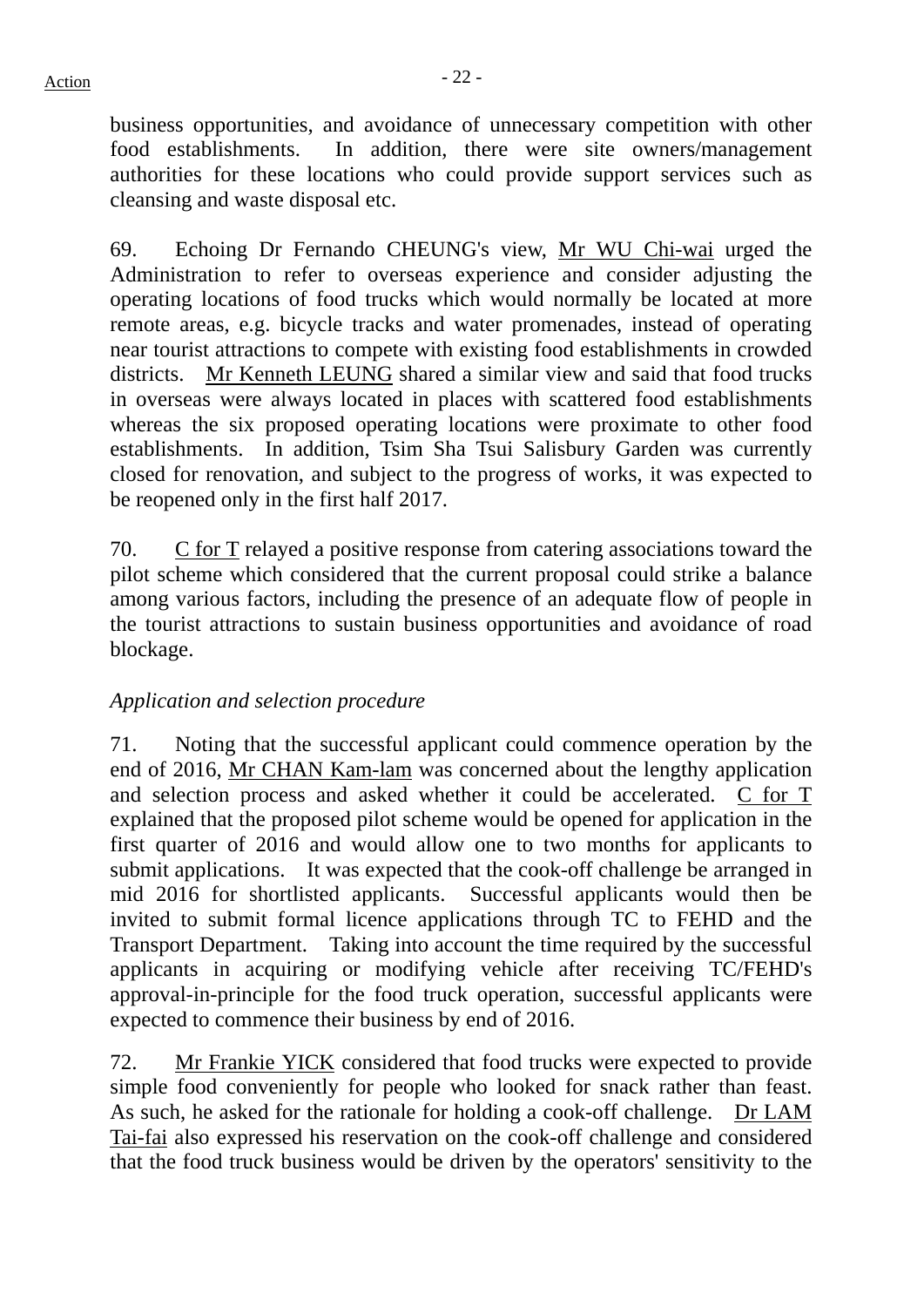market needs instead of the tasting judgment of the panel concerned. In response, C for T said that the cook-off challenge was important to allow the applicants to demonstrate whether they could indeed prepare the food with creativity/distinctiveness and good quality. She understood that many young people found the cook-off challenge providing a good opportunity to showcase their skills. In response to Dr LAM's further question, C for T said that the operator might change the food option he/she was allowed to sell if the market response was not positive, but he/she should demonstrate again the preparation of the new food option with quality and creativity.

73. Mr YIU Si-wing suggested adding more elements into the pilot scheme to encourage public participation. For example, for the cook-off challenge, the successful applicants could be selected by the public instead of by a panel in order to arouse public awareness and solicit their support. C for T responded that the detailed arrangement of the pilot scheme was still under reviewed and Mr YIU's suggestion could be taken into consideration.

# *Administration's scheme for setting up bottom-up hawker bazaars*

74. Mr Frankie YICK commented that the current scheme was largely inconsistent with the public expectation, and enquired whether the Administration would also consider implementing another similar scheme with lower start-up cost and less licensing requirements to test the market. C for T said that another initiative was currently available for interested parties to set up bottom-up hawker bazaars, in accordance with the framework as discussed by the Subcommittee on Hawker Policy (LC Paper No. CB(4)1497/14-15) ("the bazaar scheme"). Assistant Director (Operations)1 of FEHD supplemented that under the bazaar scheme, the Food and Health Bureau ("FHB") and FEHD kept an open mind towards any proposal to set up district-led open-air hawker bazaars at any suitable sites identified by proponent which commanded broad local support, including the relevant District Councils. FHB/FEHD would facilitate liaison with relevant departments on implementation of such proposals.

75. Dr Fernando CHEUNG and Mr SIN Chung-kai invited the Administration to consider the food truck proposal put forward by related organizations in their submission (LC Paper No. CB(4)370/15-16(02)). Mr Frankie YICK also commended the feasibility of the proposal. C for T responded that TC had previously discussed with the Justice and Peace Commission of the Hong Kong Catholic Diocese, one of the parties of the joint submission, about the pilot scheme as well as the availability of the bazaar scheme.